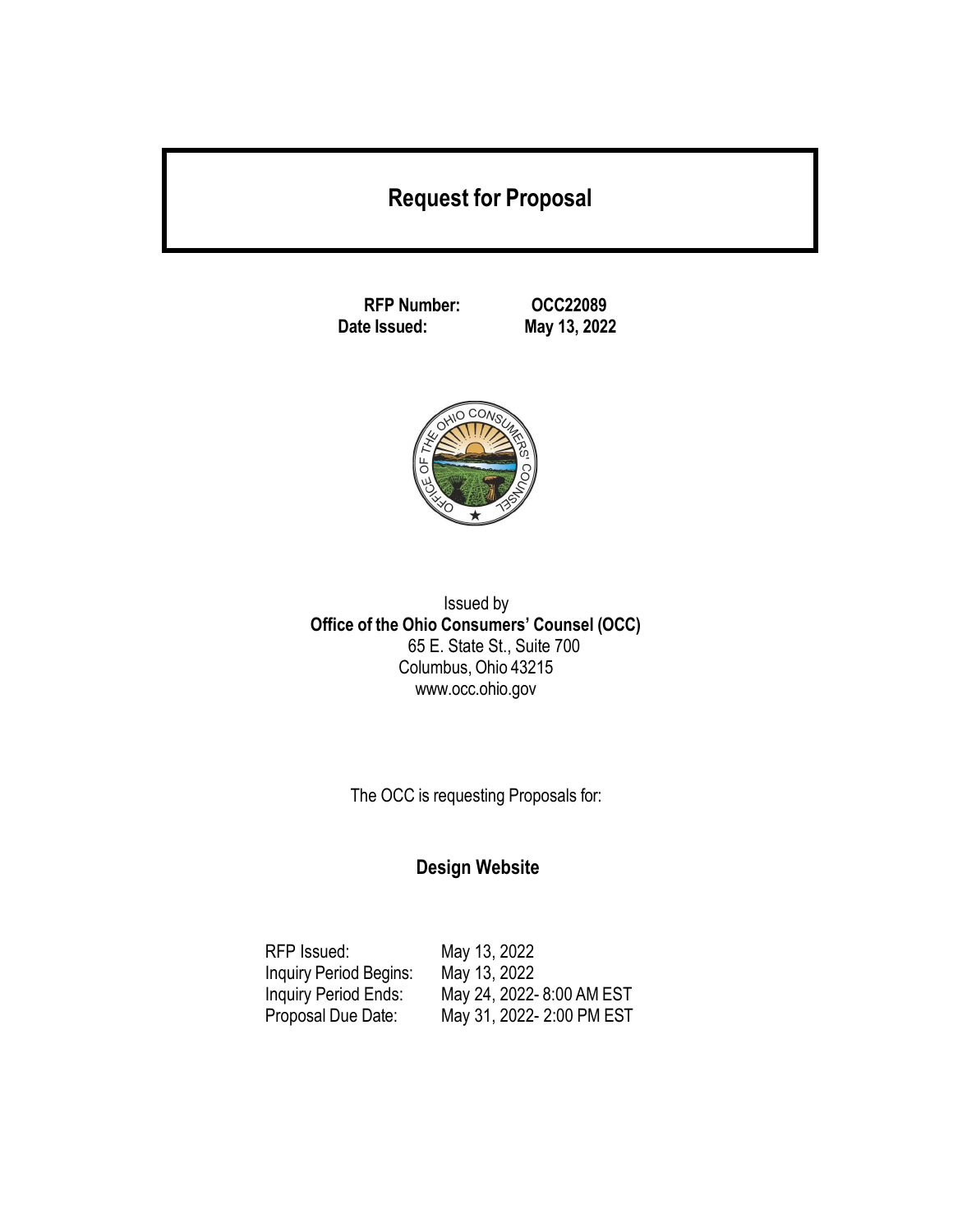## **REQUEST FOR PROPOSAL TABLE OF CONTENTS**

|                                                   | Page |
|---------------------------------------------------|------|
| <b>Executive Summary</b>                          | -3   |
| <b>General Instructions</b>                       | 4    |
| Scope of Work and Deliverables                    |      |
| <b>Proposal Requirements</b>                      | 9    |
| <b>Evaluation of Proposals and Contract Award</b> | 11   |
| <b>Evaluation Criteria</b>                        | 13   |
|                                                   |      |

### **ATTACHMENTS**

| Attachment One: | <b>Forms</b>                                              |
|-----------------|-----------------------------------------------------------|
|                 | <b>Cost Summary Sheet</b>                                 |
|                 | <b>Offeror Profile Summary</b>                            |
|                 | Affirmation and Disclosure Form Executive Order 2022-02D  |
| Attachment Two: | Sample Service Contract and Standard Terms and Conditions |
|                 |                                                           |

## **REMAINDER OF PAGE INTENTIONALLY LEFT BLANK**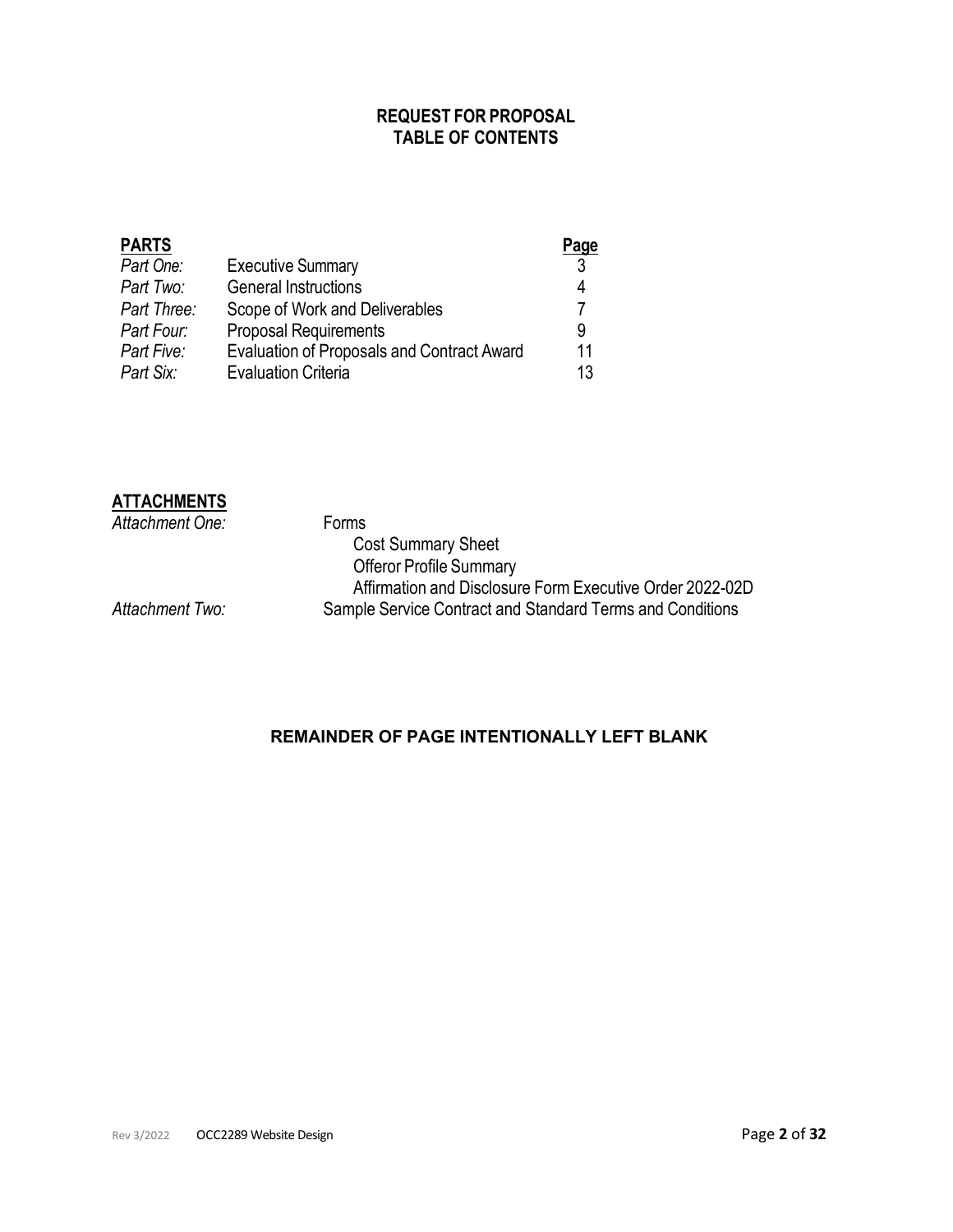## **PART ONE: EXECUTIVE SUMMARY**

<span id="page-2-0"></span>**Introduction.** This is a Request for Proposals (RFP) under Section 125.071 of the Ohio Revised Code (ORC) and Section 123:5-1-08 of the Ohio Administrative Code (OAC). The Ohio Consumers' Counsel (OCC) is soliciting competitive sealed proposals (Proposals) for **Website Redesign**. If a suitable offer is made in response to this RFP, the OCC may enter into a contract (Contract) to have the selected Offeror (the Contractor) perform all or part of the Project. This RFP provides details on what is required to submit a Proposal, how OCC will evaluate the Proposals, and what will be required of the Contractor in performing the work.

**Background.** The OCC plays an integral part in Ohio's government and economy by fulfilling its role as the advocate agency for residential utility consumers. Established in 1976, the OCC's services for Ohio consumers include advocacy on their behalf on issues involving the affordability and quality of their utility services. OCC also provides education for consumers regarding their utility services.

The law governing the agency's activities is contained in Chapter 4911 of the Ohio Revised Code.

**Purpose.** This RFP is issued by the OCC to solicit proposals from Independent Contractors for design of web pages, parts of web pages and/or web page templates on an existing Drupal 9 platform [\(http://www.occ.ohio.gov/\)](https://gcc02.safelinks.protection.outlook.com/?url=http%3A%2F%2Fwww.occ.ohio.gov%2F&data=04%7C01%7CSusan.Loe%40occ.ohio.gov%7C369d5c188b4e4470e65808da0d0f40d0%7C50f8fcc494d84f0784eb36ed57c7c8a2%7C0%7C0%7C637836656403624982%7CUnknown%7CTWFpbGZsb3d8eyJWIjoiMC4wLjAwMDAiLCJQIjoiV2luMzIiLCJBTiI6Ik1haWwiLCJXVCI6Mn0%3D%7C3000&sdata=%2Bn2o6L%2B3bYEVUN3BXYT8lf2jcDiQVea0txOsaXYohCY%3D&reserved=0), as the need arises and when requested by OCC. Independent Contractors should have experience in developing and implementing websites consistent with an organization's theme/brand (such as for mission, vision and values). Web page design should reflect a modern, cohesive, and professional appearance that is persuasive on advocacy issues, informational and educational, and interesting to consumers and other stakeholders especially including the agency's constituents (Ohio residential utility consumers).

### **REMAINDER OF PAGE INTENTIONALLY LEFT BLANK**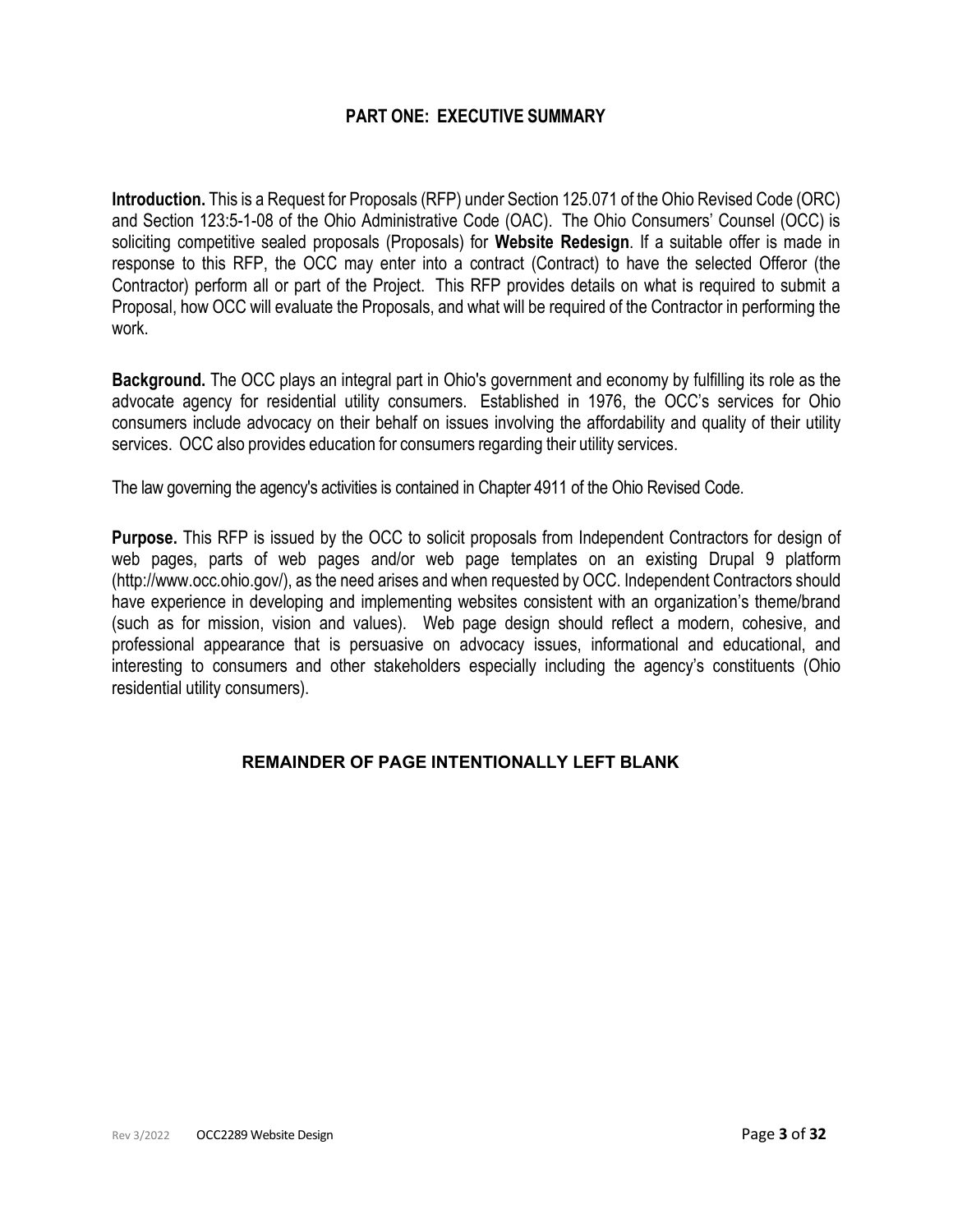## **PART TWO: GENERAL INSTRUCTIONS**

<span id="page-3-0"></span>**Calendar of Events**. The schedule for this RFP and the work to be addressed is given below. The OCC reserves the right to change this schedule as needed.

### **Firm Dates.**

| RFP Issued:                 | May 13, 2022             |
|-----------------------------|--------------------------|
| Inquiry Period Begins:      | May 13, 2022             |
| Inquiry Period Ends:        | May 24, 2022 8:00 AM EST |
| Proposal Due Date:          | May 31, 2022 2:00 PM EST |
| <b>Contract Award Date:</b> | To Be Determined (TBD)   |
| <b>Contract End Date:</b>   | June 30, 2022            |
|                             |                          |
| <b>Estimated Budget:</b>    | \$48,500                 |

Failure to meet a deadline in the submission or evaluation phases or any objection to the dates for the performance in the Proposal phase may result in the OCC not considering the Proposal from the Offeror.

**Contract Period. The term of this contract will be from the award date through June 30, 2022**. **At the sole discretion of the OCC, the State may renew all or part of this Contract with an optional one- year renewal which may extend this contract through June 30, 2023.**

If a Contractor doing business with OCC has accumulative contracts or anticipated expenditures during the current state fiscal year totaling \$50,000 or more, OCC is required to seek approval from the State of Ohio Controlling Board for expenditure of funds. Prior to awarding a Contract, the OCC will decide whether or not it will proceed with the contract and seek approval from the Board. The timing of that approval is dependent on the dates for submission to the Board and the scheduled meeting of the Board.

**Contact.** The OCC Contract Administrator will be the primary contact for matters relating to this RFP and any subsequent contract.

> Contract Administrator Office of the Ohio Consumers' Counsel 65 E. State St., Suite 700 Columbus, Ohio 43215 E-mail: [OCC-Bids@occ.ohio.gov](mailto:OCC-Bids@occ.ohio.gov)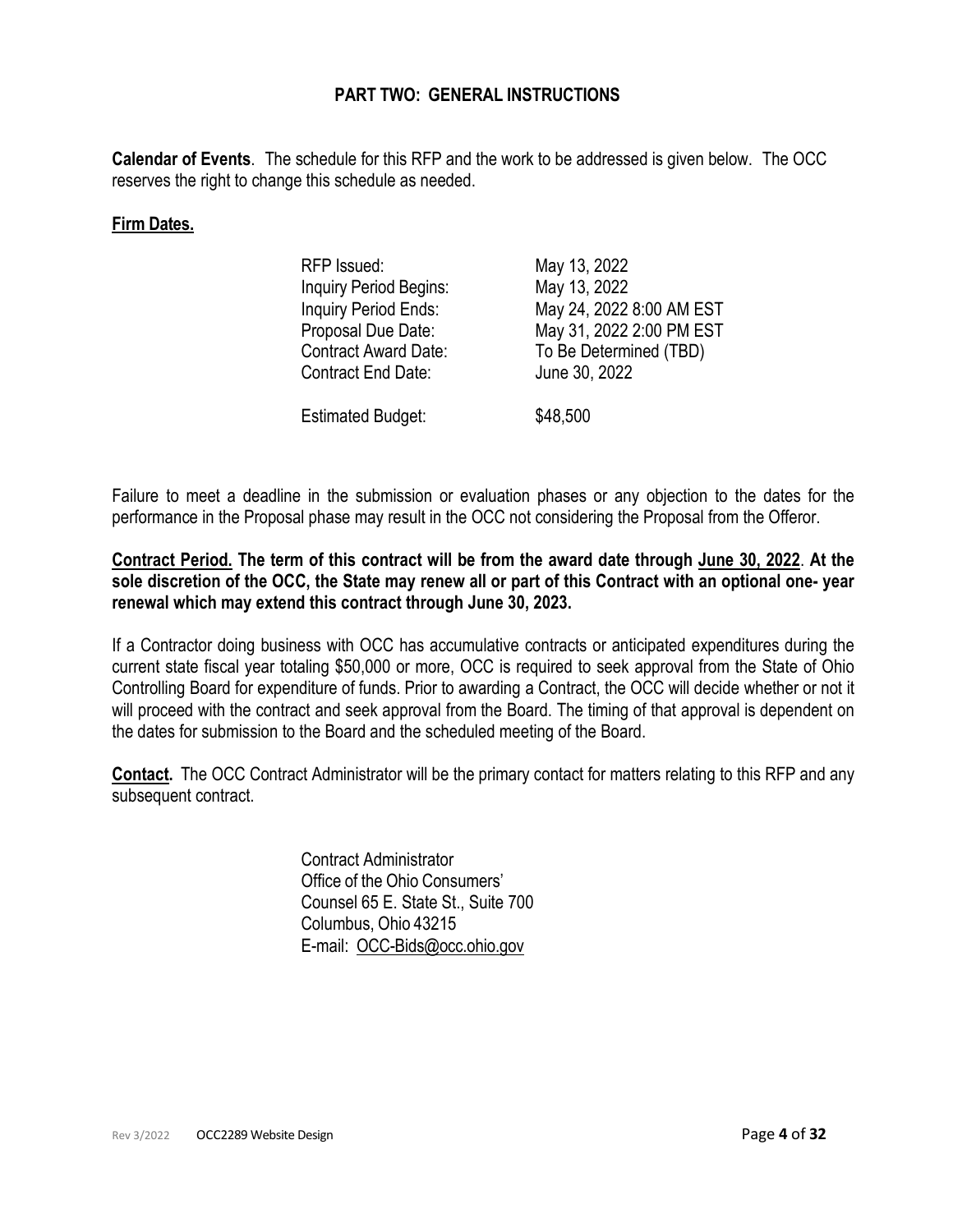**INQUIRIES**. The following sections provide details on how to get more information about this RFP and how to submit inquiries.

STATE OF OHIO ONLINE PURCHASING SOLUTION. OhioBuys provides the primary platform for Supplier partners to engage in procurement activities with the State of Ohio.

For additional information on viewing and submitting inquiries see the "Viewing and Responding to Solicitations" Learner Guide or the "Viewing and Responding to Solicitations" Supplier Training Video linked below.

Learner Guide

https://das.ohio.gov/Portals/0/DASDivisions/GeneralServices/Procurment/pdf/S-LG.2%20Ohio%20Buys%20Viewing%20and%20Responding%20to%20Solicitations%20LG%20v1.9.pdf?ve r=D89k3Z2qEVzArAN9EzaVdQ%3d%3d

Viewing and Responding to Solicitations https://www.youtube.com/watch?v=K6iE32BUMJ0&feature=youtu.be

Offerors may make inquiries regarding this RFP any time during the inquiry period listed in the Calendar of Events. To make an inquiry, Offerors must login to OhioBuys, navigate to the solicitation, open the Inquiry tab and submit their inquiry.

Offerors will not receive a personalized e-mail response to their question, nor will they receive notification when the question has been answered. Offerors may view inquiries and responses on the OhioBuys Public Solicitations page by opening the Solicitation Overview and navigating to the inquiries section of that page.

OCC will try to respond to all inquiries within 48 hours of receipt, excluding weekends and State holidays.

OCC will not respond to any inquiries received after 8:00 a.m. on the inquiry end date.

**Proposal Submission**. Proposals can be sent e-mailed to [occ-bids@occ.ohio.gov.](mailto:occ-bids@occ.ohio.gov)

Electronic Submission: Offeror must submit one (1) original Proposal which includes all completed and signed forms. Email subject line must clearly be identified as the following:

## **"RFP-OCC22089 Website Redesign"**

The OCC may reject any proposals or unsolicited proposal amendments that are received after the deadline. When mailing Proposals, Offeror must allow for adequate mailing time to ensure its timely receipt.

Each Offeror must carefully review the requirements of this RFP and the contents of its proposal. OCC will not be liable for any costs incurred by any Offeror in responding to this RFP, regardless of whether the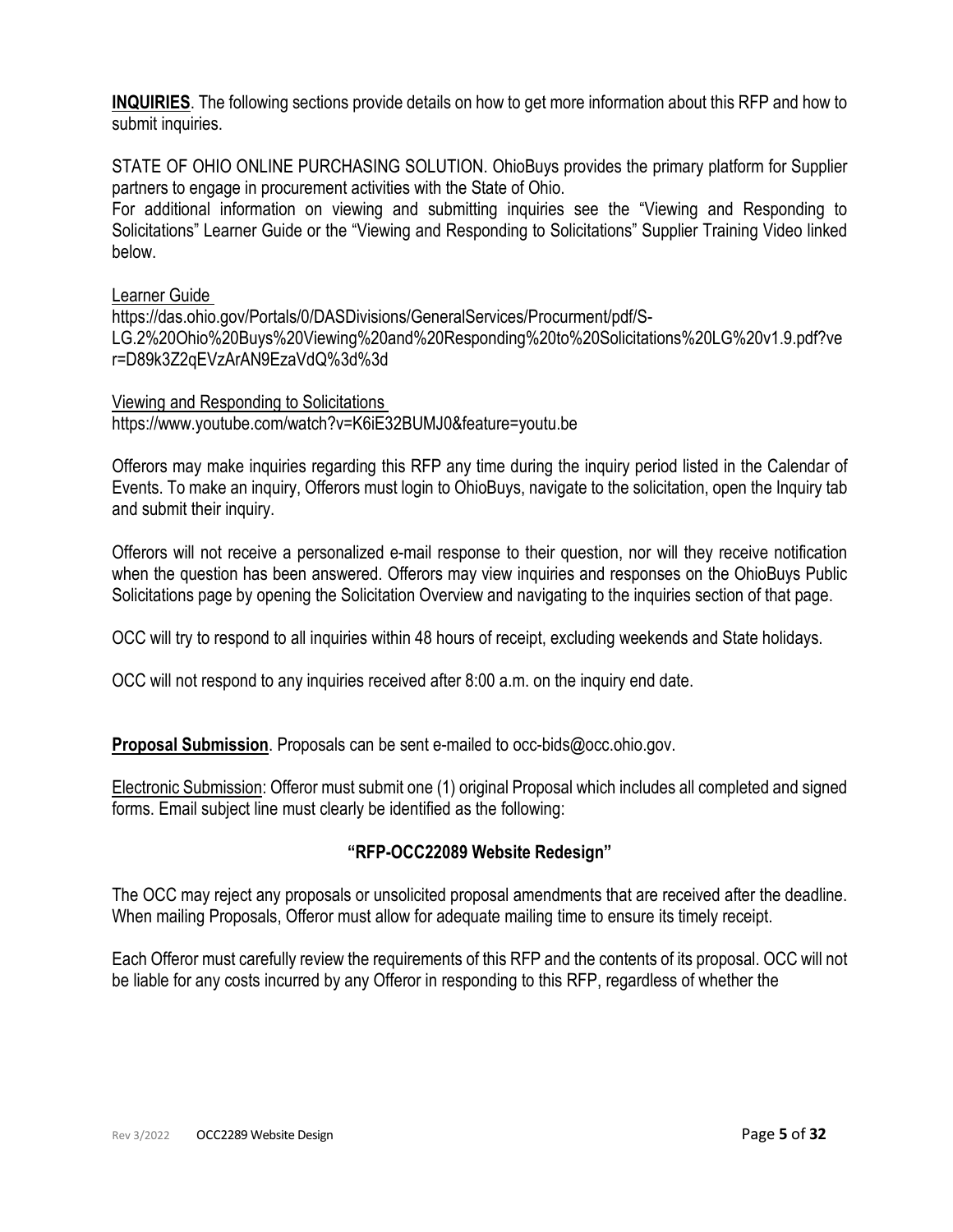OCC awards the contract through this process, cancels this RFP for any reason, or by issuing another RFP.

By submitting a Proposal, the Offeror acknowledges that it has read this RFP, understands it, and agrees to be bound by its requirements.

### **In addition, the Offeror will agree to abide by all laws, rules and directives of the State of Ohio, as they pertain to vendors doing business with the State of Ohio.**

The OCC may reject a Proposal if the Offeror takes exception to the terms and conditions of this RFP, fails to comply with the procedure for participating in the RFP process, or if the Proposal fails to meet any requirement of this RFP. The OCC may reject any Proposal that is not in the best interest of the OCC.

All Proposals and other material submitted will become the property of the OCC. Proprietary information should not be included in a Proposal or supporting materials because all Proposals will be treated as a public record and the OCC will have the right to use any materials or ideas submitted in any Proposal without compensation to the prospective Offeror.

**Waiver of Defects.** The OCC has the right to waive any defects in any Proposal or in the submission process followed by the Offeror. However, the OCC will only do so if it is in the best interest of the OCC and will not cause any material unfairness to other Offerors.

**Amendments to Proposal.** Amendments or withdrawals of proposals will be allowed if the amendment or withdrawal is received before the proposal due date. No amendment or withdrawals will be permitted after the due date, except as expressly authorized by the OCC.

**Amendments to the RFP.** If the OCC decides to revise this RFP, amendments will be posted on the DAS website. Offeror's are responsible for checking the website for any updates or to review all questions and answers posted regarding this RFP.

## **REMAINDER OF PAGE INTENTIONALLY LEFT BLANK**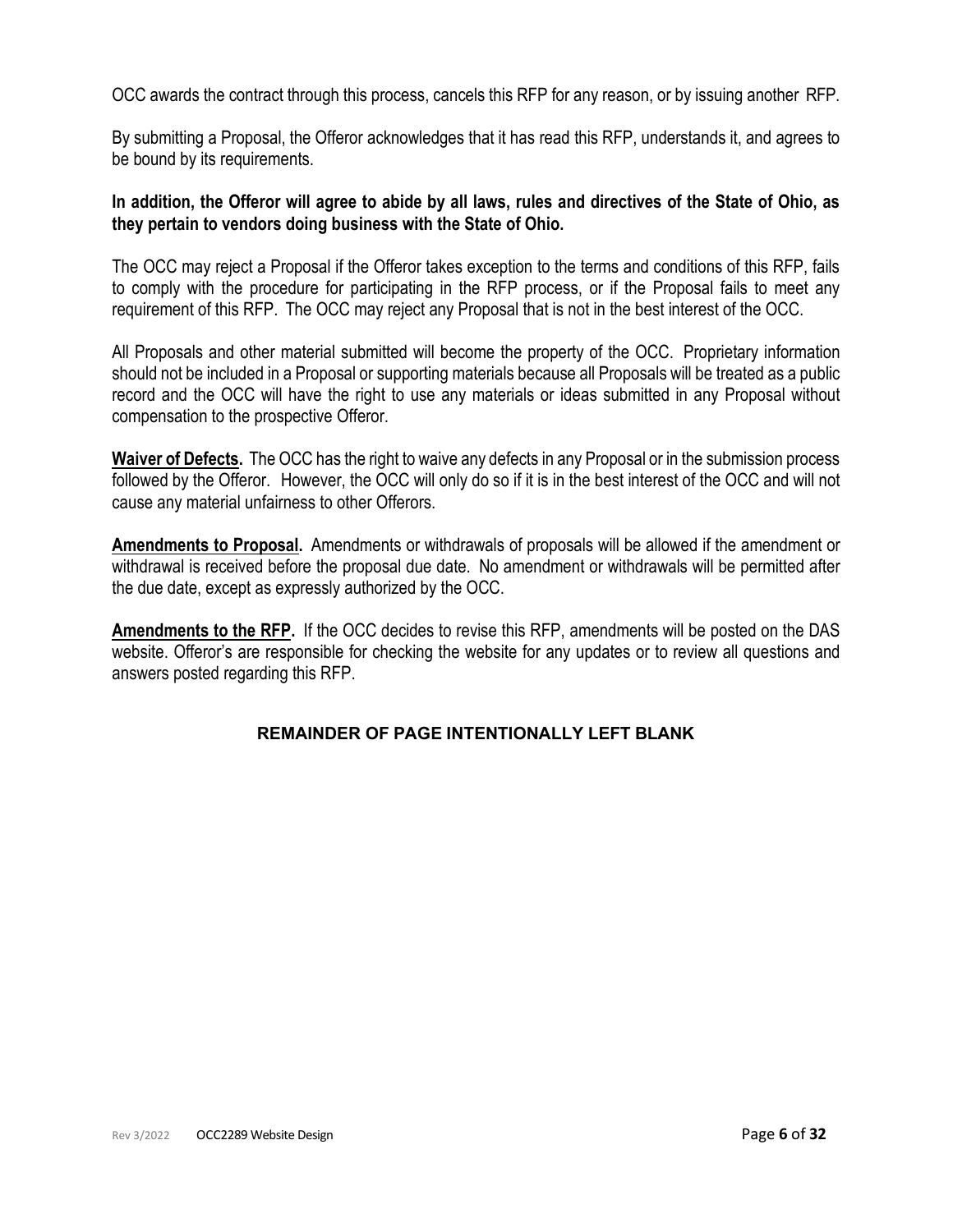## **PART THREE: SCOPE OF WORK AND DELIVERABLES**

<span id="page-6-0"></span>This section describes the scope of work and what the selected Offeror must deliver as part of the completed work (the "Deliverables") to meet the terms and conditions of a subsequent contract.

**Scope of Work.** Through direction from authorized personnel at OCC, Independent Contractor will provide design elements for new parts of web pages or new whole web pages for the OCC website and provide ongoing and periodic enhancements as requested. The project should be focused on:

- Accessibility;
- Understandability;
- Persuasiveness:
- modern content presentation;
- user-friendly navigation structures; and
- utilizing images (including people), icons and memes to make the site interesting and inviting to stakeholders.

## Our primary goals include, but are not limited to:

- Strengthen our online presence by providing a website and web pages that will be helpful, informative, attractive and inviting, and raise awareness of the agency and key issues affecting residential utility consumers;
- Provide a clean and user-friendly experience for consumers; and
- Provide access across a range of devices including desktop and mobile devices.
- Allow pages to display:
	- $\circ$  Edge to edge and with symmetry;
	- $\circ$  Columns that end as evenly as possible with each other;
	- o Professional graphics, photos and thumbnails;
- As appropriate, incorporate photos, "memes" and iconography that may be developed/created by the Independent Contractor or include low-cost purchases of stock images or photos;
- Be accessible for users with disabilities;
- Be accessible for those with limited bandwidth:
- Best practices for usability, security, etc. should be followed in the development and implementation;
- The resulting pages should be SEO-friendly (Search Engine Optimization); and
- Provide tools and training for OCC users to provide future edits.

### **Deliverables**

Features & Capabilities:

- Requests can include reimagining and rebuilding web pages with new templates and include Website plugins (Rotator, slideshow, gallery, other plugins/extensions as needed);
- A large library of photos, memes, icons and fonts should be provided with full ownership granted to OCC;
- The Drupal 9 backbone already established for the site should be maintained with needed plugins, extensions, etc. Virtual Machine "playgrounds" in Drupal 9 have been set up and are available for development.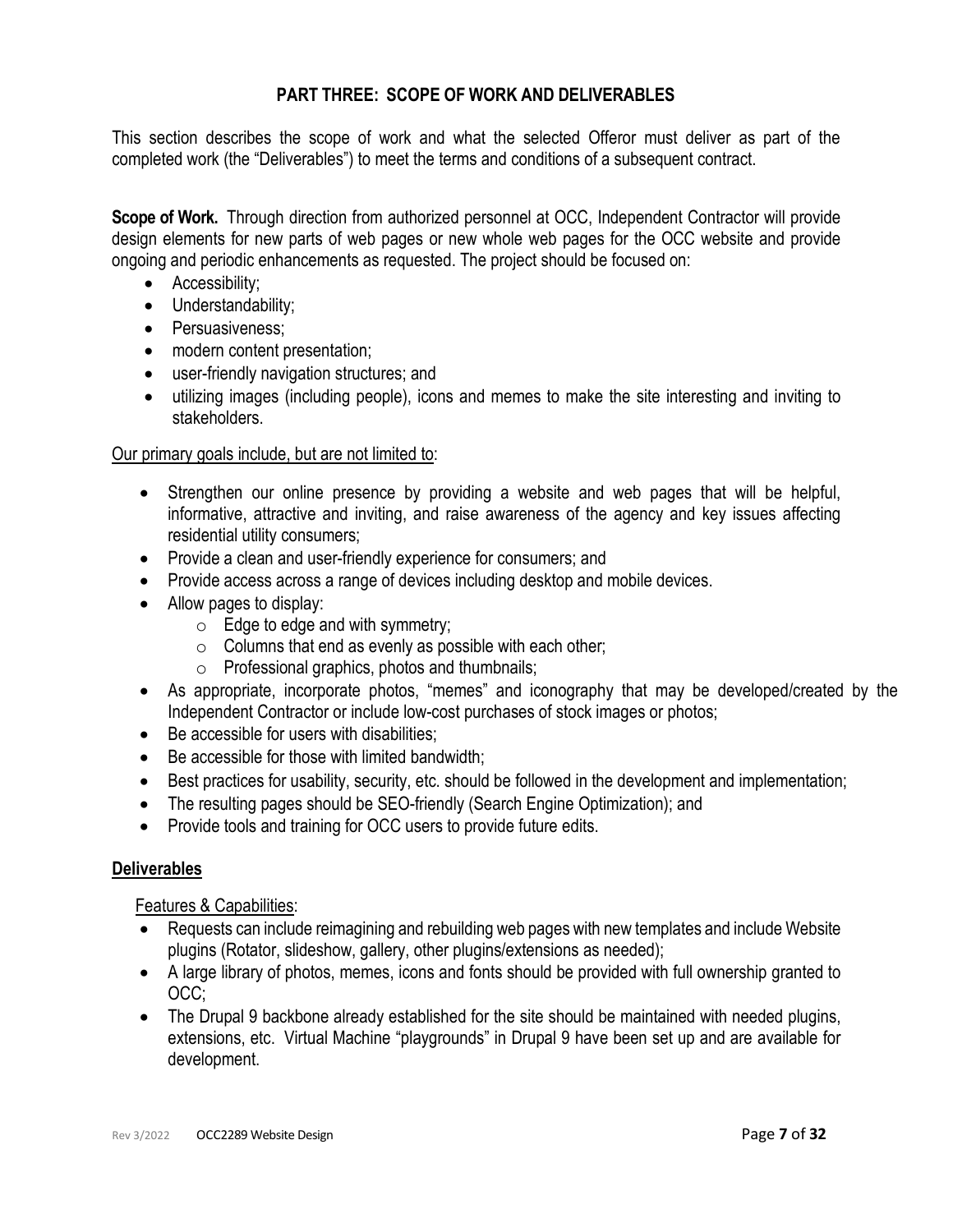The proposal should include the following:

- General description of the Independent Contractor including number of years and general experience in web design and development;
- Description of any work for government or nonprofit agencies;
- A list of websites and/or web pages designed by the Independent Contractor with similar projects;
- Client references:
- Project plan that describes the approach/methodology for the project;
- Project budget by line item inclusive of the entire project scope, (e.g. project management, discovery, strategy, design, build, graphics/photos, etc.);
- Names, titles and brief bios and roles of team members who would provide services on this project. Include skills and education with design, digital art, photography experience (portfolio would be appreciated);
- Experience with Drupal 9; and
- Vendor should detail any warranty of code or bug fixes that are identified post-launch.

## **REMAINDER OF PAGE INTENTIONALLY LEFT BLANK**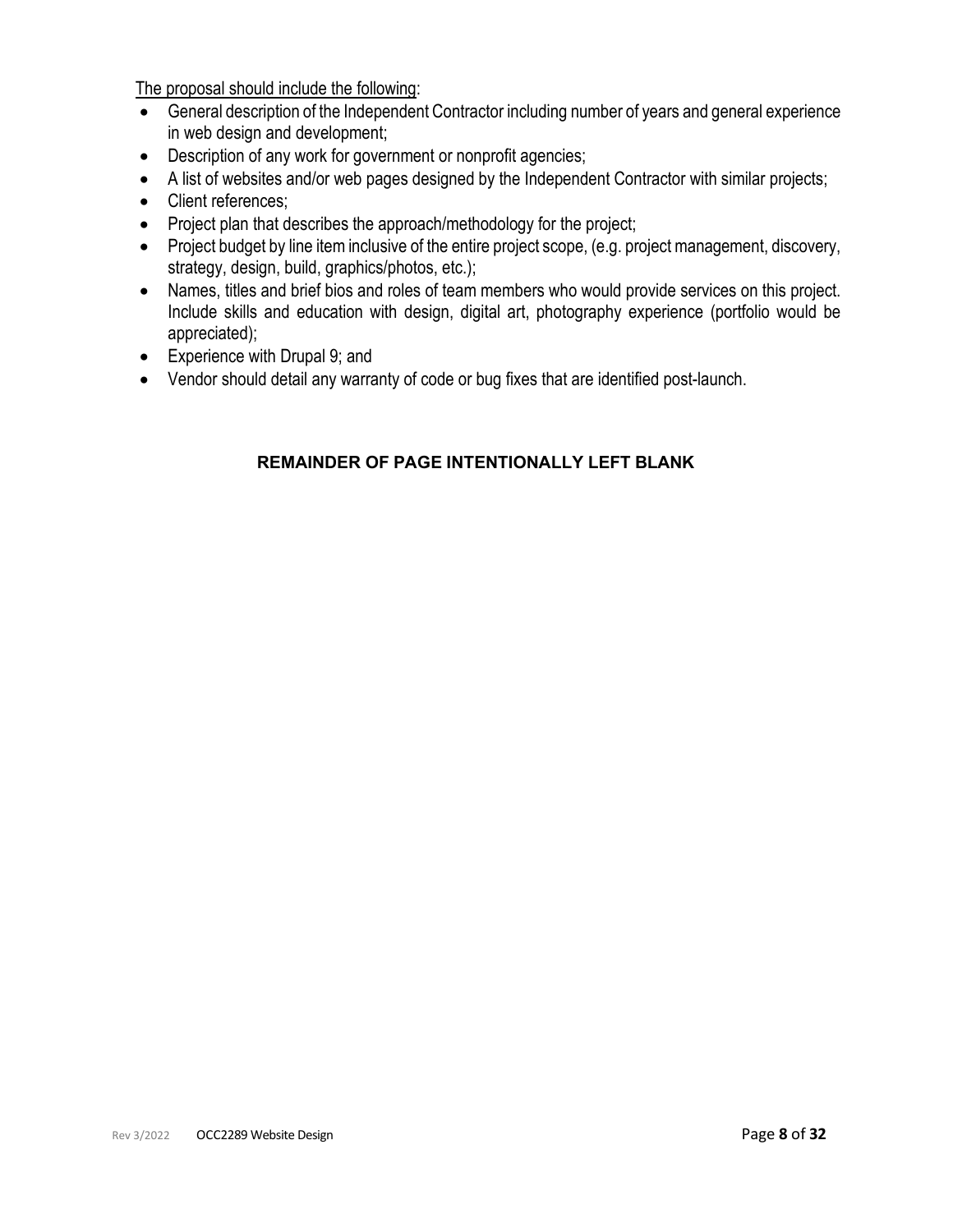## **PART FOUR: PROPOSAL REQUIREMENTS**

<span id="page-8-0"></span>**Proposal Format.** Each proposal must include sufficient data to allow the OCC to verify the total cost for the work and all of the Offeror's claims of meeting the RFP's requirements. These instructions describe the required format for a responsive proposal. The Offeror may include any additional information it believes is relevant.

**1. Offeror Profile.** Each proposal must include a general profile of the prospective Offeror's relevant experience working on projects similar to this work. In the **Offeror's Profile Summary**, (*See Attachment One*), details on prior and current similar and/or relevant work projects should be provided, including the scope of such work and clients. While detail is generally preferred on an Offeror's most recent work, Offeror's are encouraged to provide detail on relevant work in Ohio.

The profile must also include the Offeror's legal name, address, and telephone number; home office location; date established; ownership (such as public firm, partnership, or subsidiary); firm leadership (such as corporate officers or partners); total number of employees nationwide and in Ohio; the percentage of women employees nationwide and in Ohio; the percentage of minorities nationwide and in Ohio; number of employees to be engaged in tasks directly related to the work; and any other background information the prospective Offeror's believes would be useful during the proposal evaluation process.

**2. Work Plan.** The prospective Offeror must fully describe its approach, methods, and specific work steps for doing the work and producing the **Work Requirements and Deliverables** set forth in Part Three of this RFP. The OCC encourages responses that demonstrate a thorough understanding of the nature of the work and what the Offeror must do to get the work done well. The prospective Offeror must also provide a complete and detailed description of the way it will do the work that addresses the areas of concern identified below. The OCC seeks insightful responses that describe proven, state-of-the-art methods. Recommended solutions should demonstrate the prospective Offeror's ability to quickly undertake and successfully complete the required tasks.

The prospective Offeror's work plan **must clearly and specifically identify key personnel assignments, by individual, as to who would be addressing the deliverables set forth in Part Three of this RFP**.

- **3. Personnel Profile Summaries.** Each proposal must include a profile and/or resume that demonstrates the competency of the Offeror by submitting the following information:
	- **Team Members Names**
	- **Experience and Qualifications**. Experience and qualifications relevant to this project.
	- **Dates of Employment.** The length of time the team members performed relevant work requiring the necessary technical expertise.
	- **Project Experience.** The work of the team members on projects of similar or greater size and scope.
- **4. References.** The prospective Offeror must include three references for which the prospective Offeror has successfully provided services on projects that were similar in their nature, size, and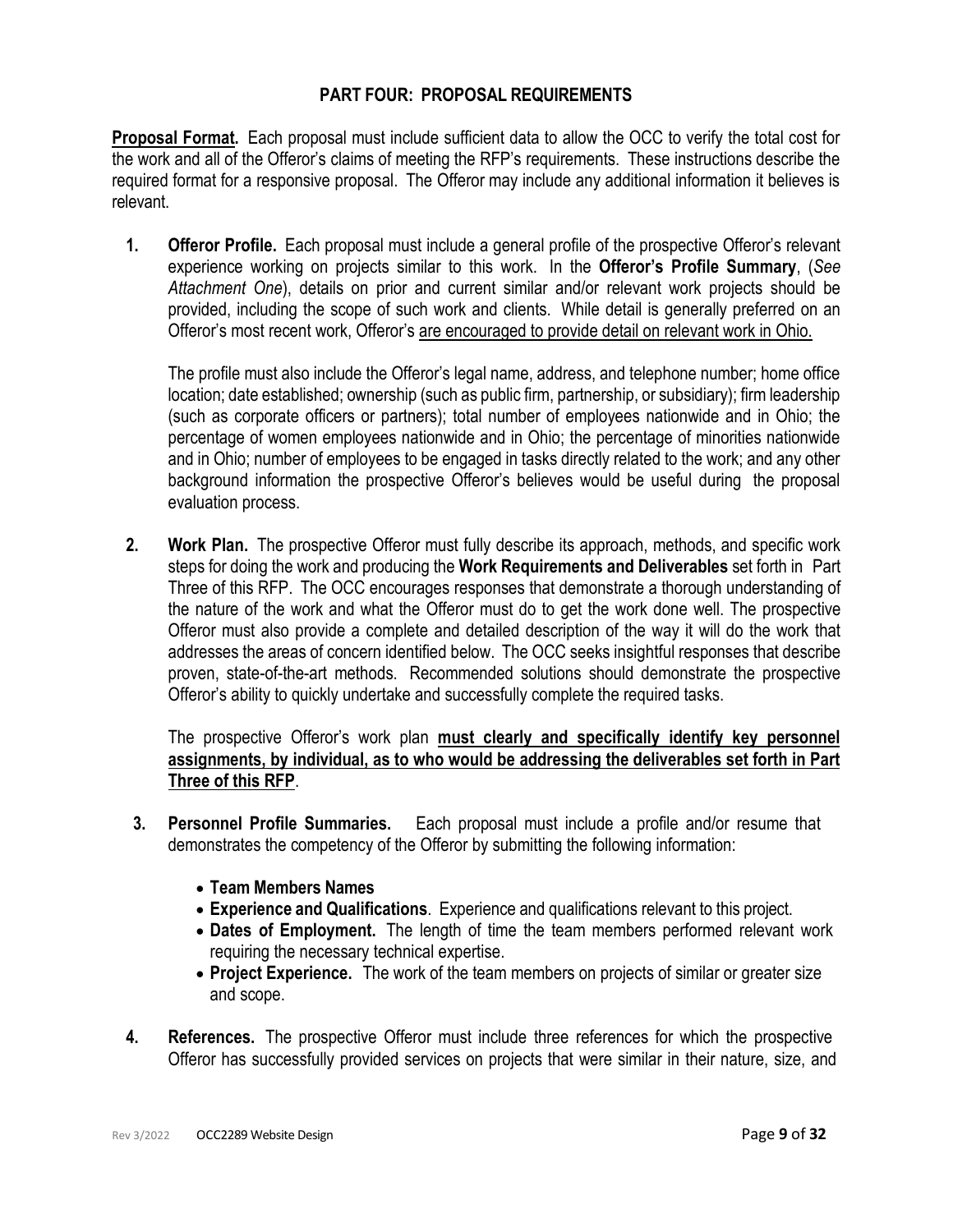scope of work. These references must relate to work that was completed within the past five (5) years.

Note: Each reference must be willing to discuss the prospective Offeror's performance with an OCC representative.

## **5. Cost Summary. Each Offeror must provide a cost summary table showing: (1) Team Members' names, (2) their hourly rates, (3) their estimated hours, and (4) total estimated project cost for the Work Requirements and Deliverables set forth in Part Three of this RFP**.

- a) The OCC requires the inclusion of ALL expenses associated with this project within the hourly rates and hours used to determine the costs for the deliverables, thereby eliminating the need for expense billings. Items to be taken into consideration in determining the cost of each deliverable should include supplies and materials, transportation and per diems, copying and overnight mail charges, etc. The successful Offeror will be responsible for direct payment to vendors for any requirements for overnight mail and any "on-site" photocopying charges.
- b) Offeror will invoice only for actual work performed and documented.

The OCC will not be liable for any costs the prospective Offeror does not identify in its proposal.

- **6.** Submit an original W9 form along with your response to this RFP so that, if a contract is awarded, the OCC can process any invoices submitted by your company. The Internet link to the form is: [http://www.irs.gov/pub/irs-pdf/fw9.pdf.](http://www.irs.gov/pub/irs-pdf/fw9.pdf) The form must be signed and dated.
- **7.** The Offeror must complete the Standard Affirmation and Disclosure form attached to this RFP which addresses Executive Order 2011-12K, Governing the Expenditure of Public Funds on Offshore Services. This executive order states in part "…No State Cabinet Agency, Board or Commission ("Executive Agency") shall enter into any contract which uses any public funds within its control to purchase services which will be provided outside of the United States…" By the signature affixed to this response, the Bidder/Offeror affirms, understands and will abide by the requirements of Executive Order 2011-12K. If awarded a contract, the Bidder/Offeror becomes the Independent Contractor and affirms that both the Independent Contractor and any of its subcontractors shall perform no services requested under this Contract outside of the United States. To access the executed Executive Order, please visit: [http://procure.ohio.gov/pdf/EO201112K.pdf.](http://procure.ohio.gov/pdf/EO201112K.pdf)
- **8.** Submit a statement as part of your response to this RFP, affirming that you or members of your staff do not currently owe any money to the state of Ohio or have an unresolved finding for recovery from the Auditor of State as per Ohio Revised Code (ORC) 125.25. To access more information regarding ORC 125.25, please visit: [http://codes.ohio.gov/orc/125.25.](http://codes.ohio.gov/orc/125.25)
- **9.** Campaign Contribution. House Bill 694 requires that every contract for goods or services of more than \$500 must contain a certification signed by the contract recipient certifying that the recipient is in compliance with ORC 3517.13 Divisions (I) or (J) regarding limitations on political contributions. If awarded a contract, the Offeror will certify that they are in full compliance with these Divisions of ORC 3517.13. For more information, please refer to [http://codes.ohio.gov/orc/3517.13.](http://codes.ohio.gov/orc/3517.13)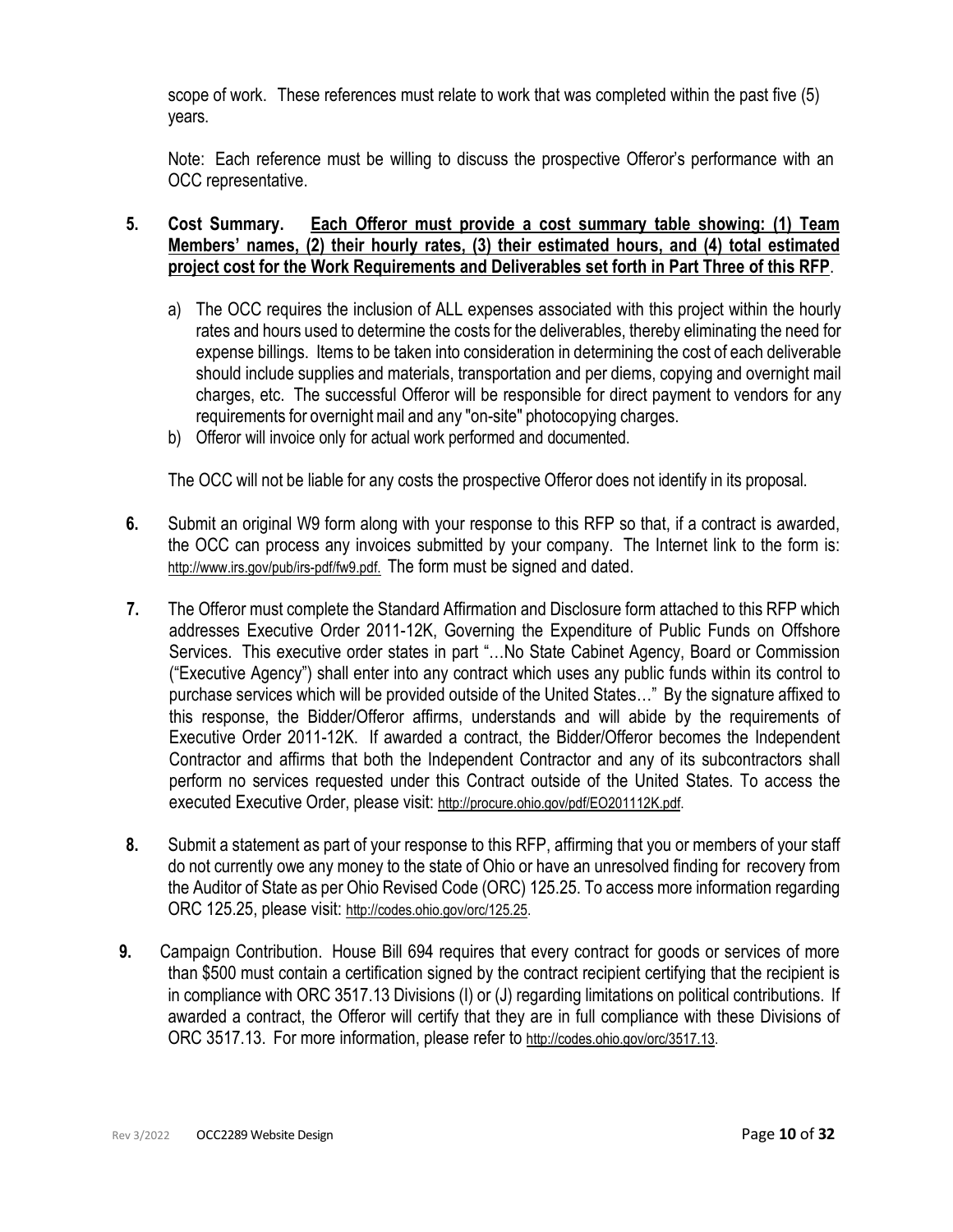## **PART FIVE: EVALUATION OF PROPOSALS AND CONTRACT AWARD**

**Evaluation of Proposals.** The evaluation process may consist of up to four distinct phases:

- 1. The Initial Review of all proposals for defects.
- 2. The Evaluation of the Proposals technical merits and cost summary.
- 3. Request for More Information (Interviews, Presentations, and Demonstrations).
- 4. Contract Negotiations.

It is within the purview of the OCC to decide whether phases three and four are necessary.

**Initial Review.** The proposals will be reviewed for their timeliness, format, and completeness. Any incomplete, or incorrectly formatted proposals may be rejected. Likewise, any defects may be waived or a prospective Offeror may be allowed to submit a correction.

OCC may reject unsolicited proposal amendments received after the deadline. OCC will reject late proposals regardless of the cause for the delay. Should a disagreement occur regarding delivery, the Offeror must provide evidence of delivery date and time.

**Team Review of the Proposals.** Each member of the review team will evaluate and numerically score the technical merits each Proposal. The evaluation will be according to the criteria contained in *PART SIX* of the RFP. The evaluation team has a right to break these criteria into components and weight any components of a criterion according to their perceived importance. The evaluation team will meet and review each Offeror's scores and come to an agreement on a consensus score.

Once the technical merits are evaluated, the cost summary will be evaluated.

**Clarifications:** During the evaluation process, clarifications may be requested from any Offeror under consideration and the clarification may give any Offeror the opportunity to correct defects in its Proposal. This may be done in cases where doing so would not result in an unfair advantage to the Offeror and the clarification is in the best interest of the OCC.

**Rejection of Proposal.** The OCC may reject any proposal that is not in the required format, does not address all the requirements of this RFP, or that the OCC believes is excessive in price or otherwise not in the best interest of the OCC to consider or to accept. In addition, the OCC may cancel this RFP, reject all the proposals, and seek to do the work through a new RFP or other means.

**Offeror's Performance History with Other Jurisdictions**. Using the form provided under Attachment One – Offeror's Performance History, Offerors must identify three (3) references from previous contracts of similar size and complexity to the scope of this RFP. A reference check questionnaire will be sent to the three references. If the Offeror has previous experience with OCC, the OCC will complete the questionnaire based on the Offeror's performance history. The OCC questionnaire will count as one of the three required reference checks.

**Interviews, Presentations and Demonstrations.** The evaluation team may require an Offeror to interview with the evaluation team regarding their Proposal. Such presentation, demonstrations, and interviews provide the Offeror with an opportunity to clarify its Proposal and to ensure a mutual understanding of the RFP content. These presentations, demonstrations, and interviews will be scheduled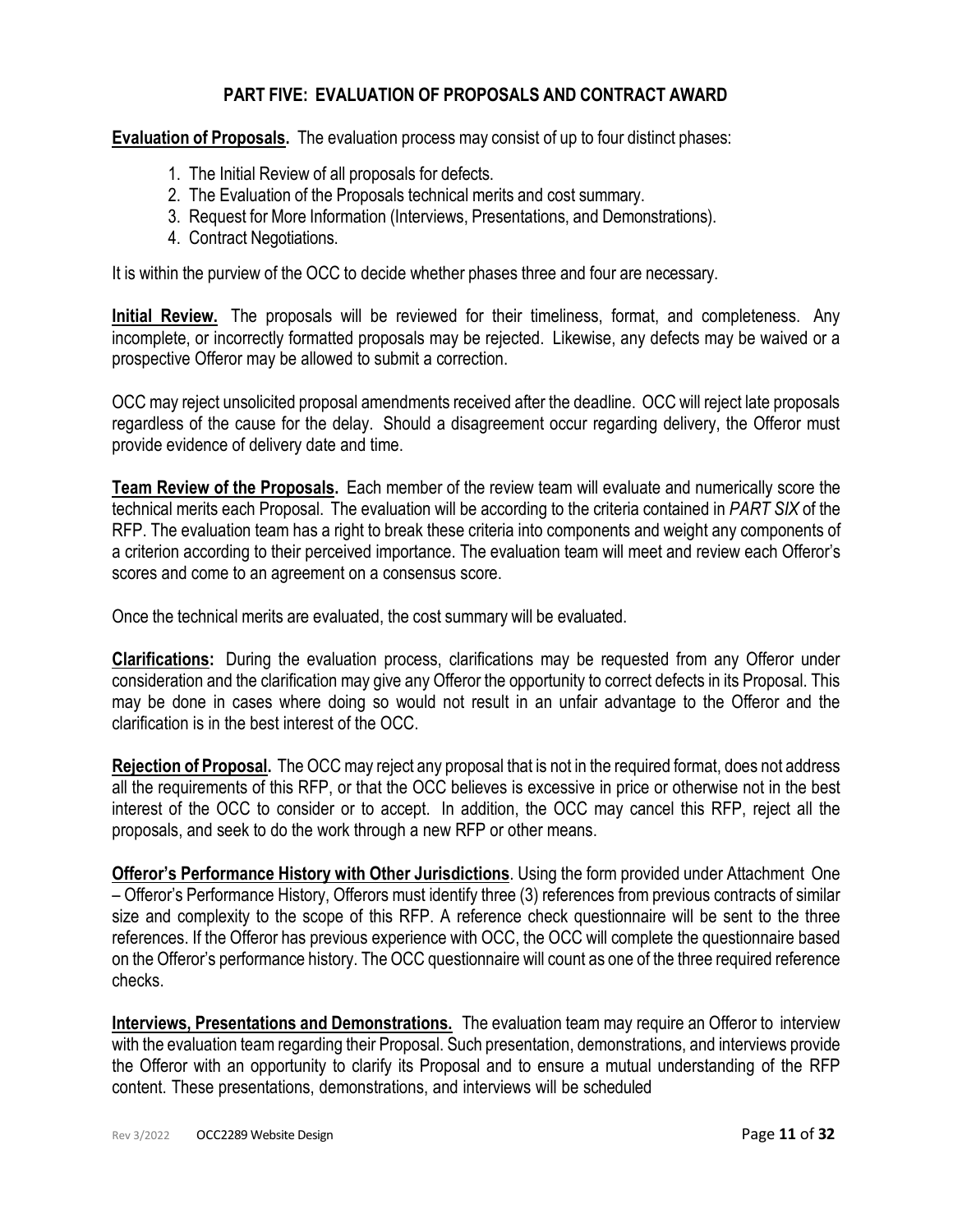at the convenience and discretion of the evaluation team. This phase of the evaluation is not an opportunity for the Offeror to engage in any negotiations over the form of the Proposal or required scope of the services.

**Contract Negotiations.** The final phase of the evaluation process may be contract negotiations. The evaluation team will schedule all negotiations. The selected Offeror(s) must negotiate in good faith. The evaluation team may conduct negotiations with any Offeror who submits a competitive Proposal, but the evaluation team may limit discussions to specific aspects of the RFP. Neither the Team, nor an Offeror, may disclose to another Offeror a priced Proposal or any other material information derived from competing Proposals. Any negotiated changes will be reduced to writing and become part of the contract file.

In the event that the Offeror fails to negotiate in good faith, OCC may terminate negotiations and is under no obligations to enter into a contract with the Offeror.

**Contract Award.** The contract will be awarded to the Offeror that demonstrates a clear understanding of OCC's expectations; can complete the scope of work and deliverables within the designated timeframe, and is the most competitive or lowest cost per point ration.

The OCC plans to tentatively award a Contract for this work no later than the date specified in Part Two of this RFP**.** The OCC reserves the right to change the contract award date if it becomes necessary.

In awarding the Contract, OCC will issue an award letter to the selected Offeror. The Contract will not be binding on OCC until the OCC's duly authorized representative signs the Contract, the OCC issues a purchase order and all other prerequisites identified in the Contract have occurred. The selected Offeror will receive an executed copy of the contract.

**Contract.** If this RFP results in a Contract award, the Contract will include this RFP, written amendments to this RFP, the Offeror's Proposal, and written, authorized amendments to the Offeror's Proposal. The RFP and Proposal will be attached and incorporated into the standard OCC Service Contract (see Attachment Two). The Contract may also include any materials incorporated by reference in the above documents. The general terms and conditions for the Contract are contained in the Service Contract Attachment Two to this RFP. If there are conflicting provisions between the documents that make up the Contract, the order of preference for the documents is as follows:

- 1. This RFP, as amended;
- 2. The documents and materials incorporated by reference in the RFP;
- 3. The Offeror's Proposal, as amended; and
- 4. The documents and materials incorporated by reference in the Offeror's Proposal.

Notwithstanding the order listed above, amendments issued after the Contract is executed may expressly change the provisions of the Contract. If they do so expressly, then the most recent amendment will take precedence over anything else that is part of the Contract.

**The Independent Contractor must provide all deliverables under this Contract. If any of the deliverables in this Contract are provided beyond the end date of the contract, this Contract will be extended through a renewal contract. Any compensation to the Independent Contractor under the renewal contract will be subject to the Total Cost as set forth in this Contract.**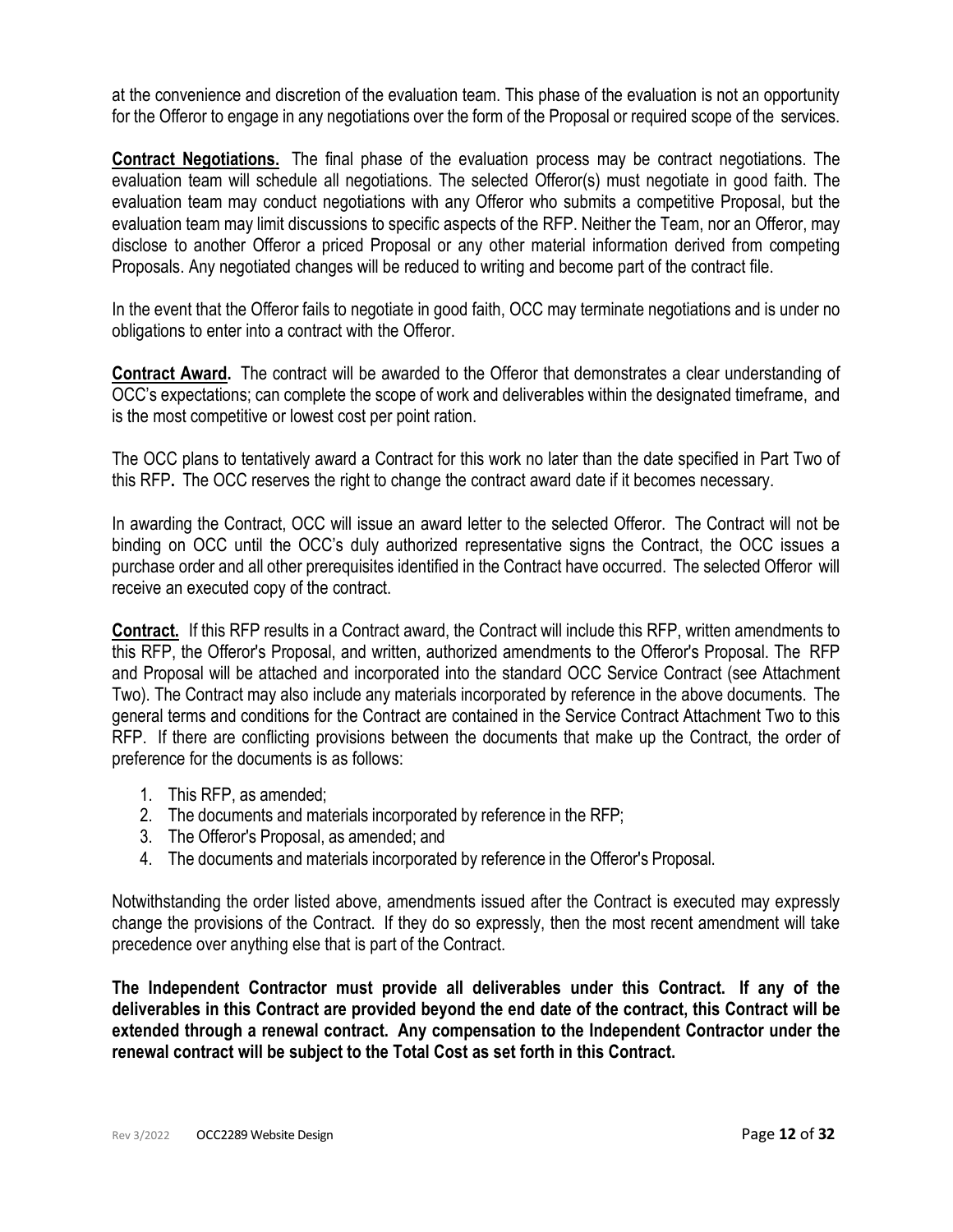## **PART SIX: EVALUATION CRITERIA**

In the Proposal evaluation phase, the evaluation team will rate the submitted Proposals in response to this RFP by using the below criteria.

|     | <b>Criteria</b><br>(As outlined in Part Four)               | <b>Does</b><br><b>Not</b><br><b>Meet</b> | <b>Meets</b>   | <b>Exceeds</b> | <b>Score</b> |
|-----|-------------------------------------------------------------|------------------------------------------|----------------|----------------|--------------|
| 1.  | Offeror Profile Summary (Attachment 1).                     | 0                                        | $\overline{2}$ | N/A            |              |
| 2.  | Work Plan.                                                  | 0                                        | $\overline{2}$ | N/A            |              |
| 3.  | Personnel Profile Summaries.                                | 0                                        | $\overline{2}$ | N/A            |              |
| 4.  | References.                                                 | 0                                        | $\overline{2}$ | N/A            |              |
| 5.  | Cost Summary.                                               | 0                                        | $\overline{2}$ | N/A            |              |
| 6.  | Completed W-9 Form.                                         | 0                                        | $\overline{2}$ | N/A            |              |
| 7.  | Completed Standard Affirmation and Disclosure Form.         | 0                                        | $\overline{2}$ | N/A            |              |
| 8.  | Statement Regarding Unresolved Finding for Recovery.        | 0                                        | $\overline{2}$ | N/A            |              |
| 9.  | Statement Regarding Compliance with Campaign Contributions. | 0                                        | $\overline{2}$ | N/A            |              |
| 10. | Veteran Preference (If appl. add 5% to Non-Veteran Cert)    | 0                                        |                |                | Yes/No       |
| 11. | Ohio minority business enterprise preference.               | 0                                        | $\overline{2}$ | N/A            |              |
|     | <b>Total Points Criteria</b>                                |                                          |                |                |              |

| <b>Qualifications</b>                                                                                                 | Weight | Rating<br>$(0-5)$ | <b>Extended</b><br><b>Score</b> |
|-----------------------------------------------------------------------------------------------------------------------|--------|-------------------|---------------------------------|
| 12. Prior work demonstrates artistic and innovative, user-friendly<br>interfaces that engage communities and viewers. | 35     |                   |                                 |
| 13. Demonstrated knowledge and experience of website design with<br>integration of social media aspects.              | 5      |                   |                                 |
| 14. Demonstrated knowledge and experience with Drupal 9.                                                              | 25     |                   |                                 |
| 15. Demonstrated willingness to work with OCC throughout the<br>development of all website materials.                 | 10     |                   |                                 |
| <b>Total Points for Qualifications</b>                                                                                |        |                   |                                 |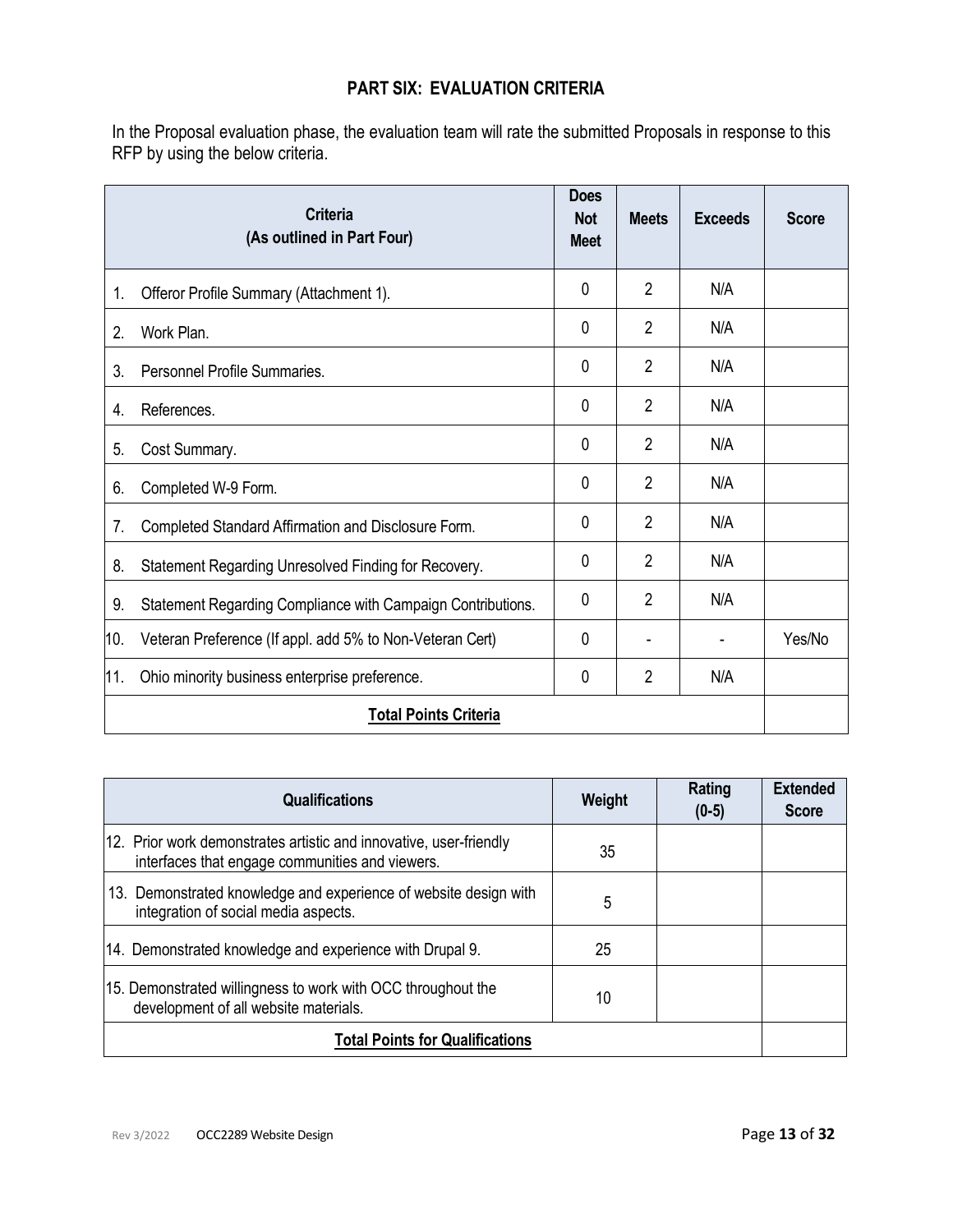| <b>Work Plan</b>                                                        | Weight | Rating<br>$(0-5)$ | <b>Extended</b><br><b>Score</b> |
|-------------------------------------------------------------------------|--------|-------------------|---------------------------------|
| 16. Define description of approach, method &/or steps to perform tasks. | 15     |                   |                                 |
| 17. Proposal organized & covers all deliverables.                       | 10     |                   |                                 |
| 18. Identification of personnel assignments.                            | 5      |                   |                                 |
| <b>Total Points for Work Plan</b>                                       |        |                   |                                 |

| <b>Understanding of Project</b>                                                                                                            | Weight | Rating<br>$(0-5)$ | <b>Extended</b><br><b>Score</b> |
|--------------------------------------------------------------------------------------------------------------------------------------------|--------|-------------------|---------------------------------|
| 19. Scope of Project – (Demonstrated understanding of project<br>requirements - deliverables, timeline, etc.)                              | 10     |                   |                                 |
| 20. Purpose Solution - (Meets needs and criteria set forth in the RFP<br>for an audience that includes Ohio utility consumers and others.) | 25     |                   |                                 |
| [21. Demonstrated inclusion of all redesign features (Deliverable 1).                                                                      | 35     |                   |                                 |
| <b>Total Points for Understanding of Project</b>                                                                                           |        |                   |                                 |

## Total Technical Score:

The Offeror with the highest point total from all phases of the evaluation (Technical Points + Cost Points) will be recommended for the next phase of the evaluation.

OCC will apply the Veterans Friendly Business Enterprise preference as required by ORC 9.318 and OAC 123:5-1-16.

Technical Score: + Cost Score: + Cost Score: = Total Score:

If OCC finds that one or more Proposals should be given further consideration, OCC may select one or more of the highest-ranking Proposals to move to the next phase. OCC may alternatively choose to bypass any or all subsequent phases and make an award based solely on the Proposal evaluation phase.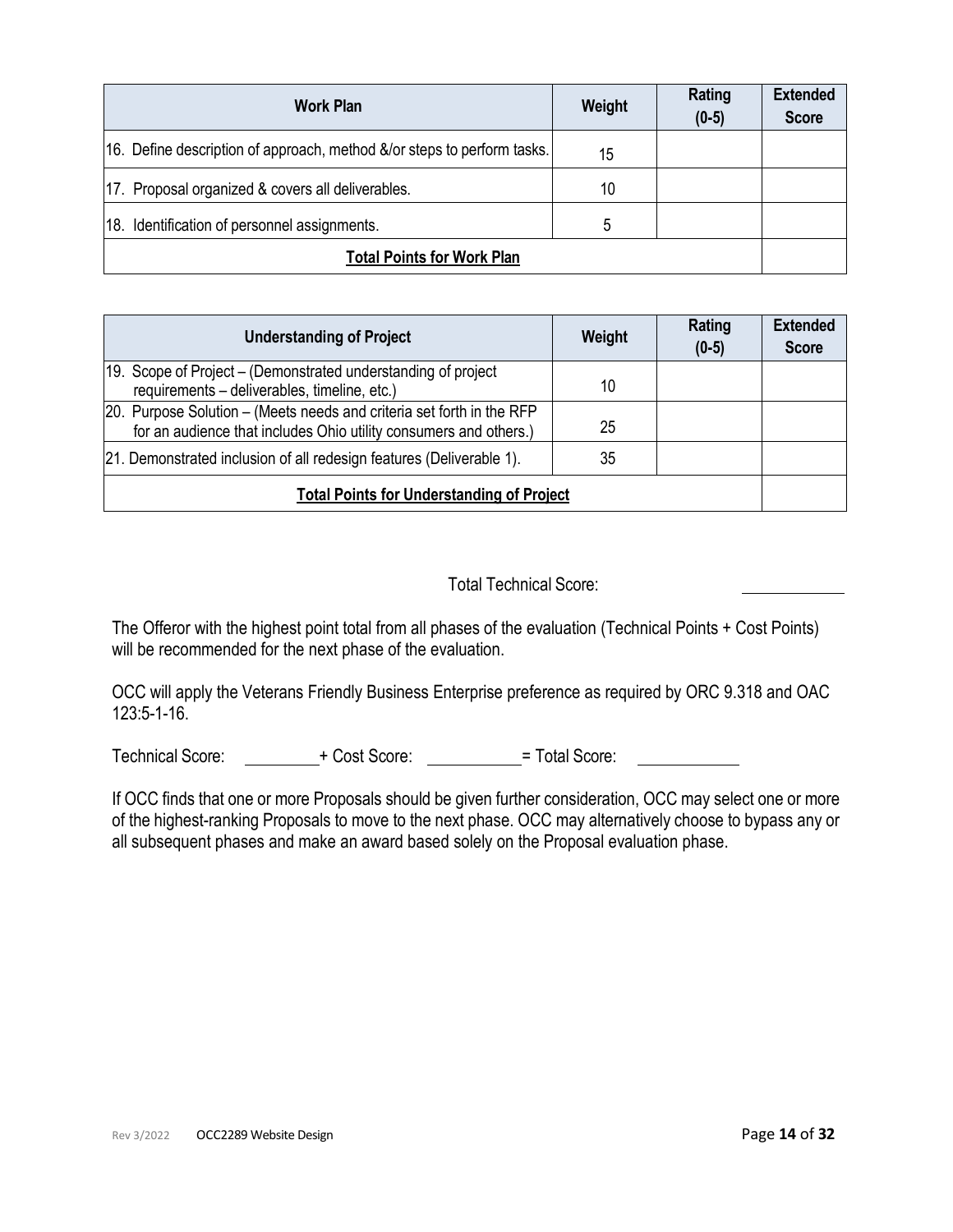## **Attachment One - Forms**

## **Cost Summary RFP: OCC22089 Website Redesign**

Following is a cost summary showing a not-to-exceed project cost for the work required and deliverables as outlined in Part Three of this RFP. *Please use form as a guide and adjust as necessary*.

| <b>Deliverables / Description of Tasks</b> | <b>Employee</b> | <b>Hours</b> | <b>Hourly</b><br>Rate | <b>Estimated</b><br>Cost |
|--------------------------------------------|-----------------|--------------|-----------------------|--------------------------|
|                                            |                 |              |                       |                          |
|                                            |                 |              |                       |                          |
|                                            |                 |              |                       |                          |

## **Total Cost: \$**

**COST PROPOSAL POINTS** OCC will use the information the Offeror submits on the Cost Summary Form to calculate Cost Proposal Points. OCC will calculate the Offeror's Cost Proposal points after the Offeror's total technical points are determined, using the following method:

Cost points = (lowest Offeror's cost/Offeror's cost) x Maximum Allowable Cost Points as indicated in the "Scoring Breakdown" table. "Cost" = Firm Fixed Price identified in the Cost Summary section of Offeror's Proposal. In this method, the lowest cost proposed will receive the maximum allowable points.

The number of points assigned to the cost evaluation will be prorated, with the lowest accepted Cost Proposal given the maximum number of points possible for this criterion. Other acceptable Cost Proposals will be scored as the ratio of the lowest Cost Proposal to the Proposal being scored, multiplied by the maximum number of points possible for this criterion.

An example for calculating cost points, where Maximum Allowable Cost Points Value = 60 points, is the scenario where Offeror X has proposed a cost of \$100.00. Offeror Y has proposed a cost of \$110.00 and Offeror Z has proposed a cost of \$120.00. Offeror X, having the lowest cost, would get the maximum 60 cost points. Offeror Y's cost points would be calculated as \$100.00 (Offeror X's cost) divided by \$110.00 (Offeror Y's cost) equals 0.909 times 60 maximum points, or a total of 54.5 points. Offeror Z's cost points would be calculated as \$100.00 (Offeror X's cost) divided by \$120.00 (Offeror Z's cost) equals 0.833 times 60 maximum points, or a total of 50 points.

OCC will apply the Veterans Friendly Business Enterprise preference as required by ORC 9.318 and OAC 123:5-1-16.

Cost Score: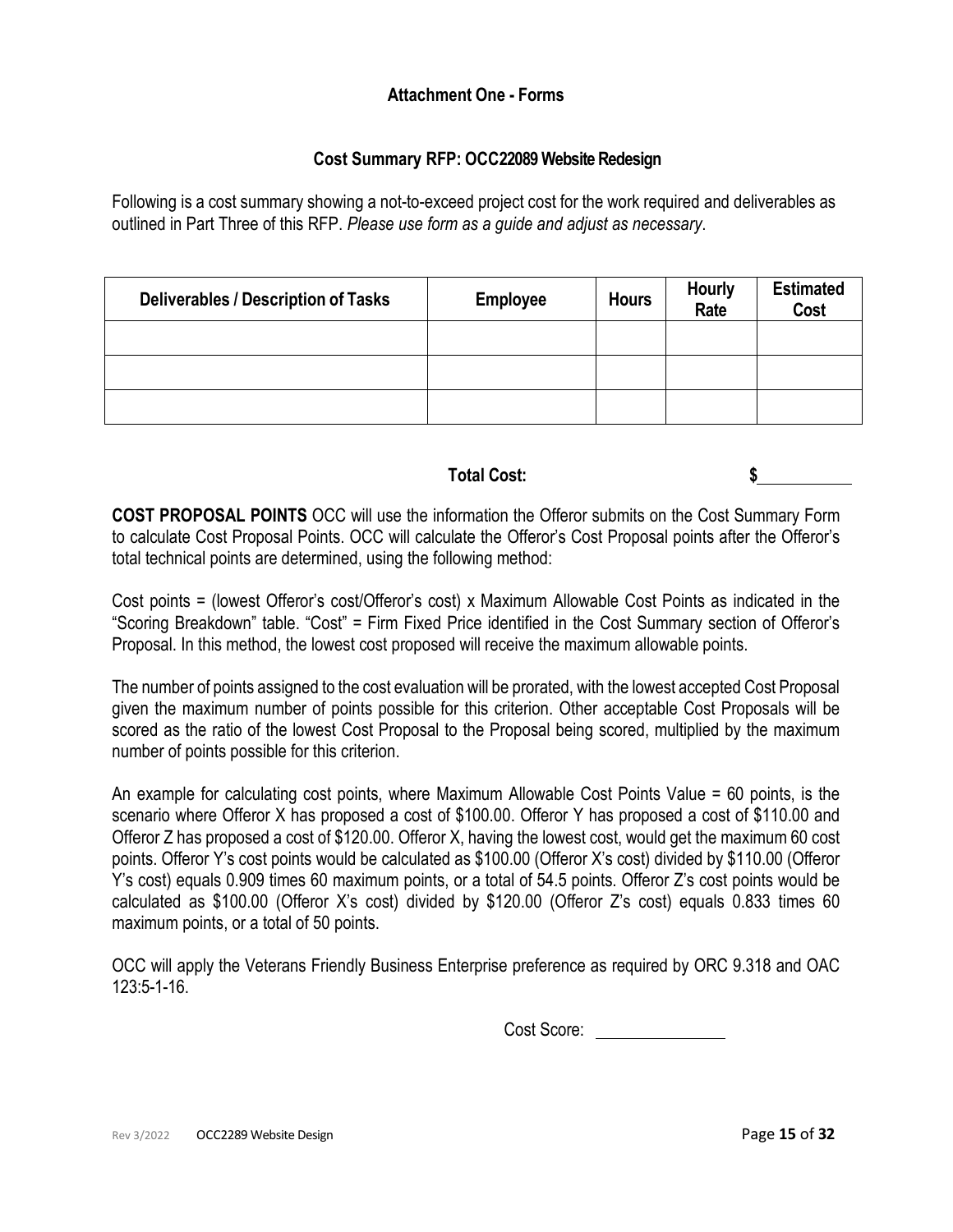## **Attachment One - Forms**

## **Offeror Profile Summary**

| Offeror's Legal Name:                                              | Address:                                       |                                                                        |
|--------------------------------------------------------------------|------------------------------------------------|------------------------------------------------------------------------|
| Phone Number:                                                      | Fax Number:                                    | E-mail Address:                                                        |
| Home Office Location: (If different<br>than above)                 | Date Established:                              | Ownership:                                                             |
| Firm Leadership:                                                   | Number of Employees<br>Nationwide:<br>In Ohio: | Percentage of Women Employees<br>Nationwide:<br>In Ohio:               |
| Percentage of Minorities<br>Nationwide:<br>In Ohio:                | Work:                                          | Number of Employees Directly Involved in Tasks Directly Related to the |
| Additional Background Information (Include relevant work in Ohio): |                                                |                                                                        |

### **Veteran Friendly Business Enterprise**

If the Offeror qualifies as a Veteran Friendly Business Enterprise as defined by ORC 9.318 and OAC 123:5-1-01, the *certification must also contain the following sentence:*

(*Insert Company name*) affirms that they are certified as a Veteran Friendly Business Enterprise as defined by Ohio Revised Code 9.318 and Ohio Administrative Code 123:5-1-01(KK).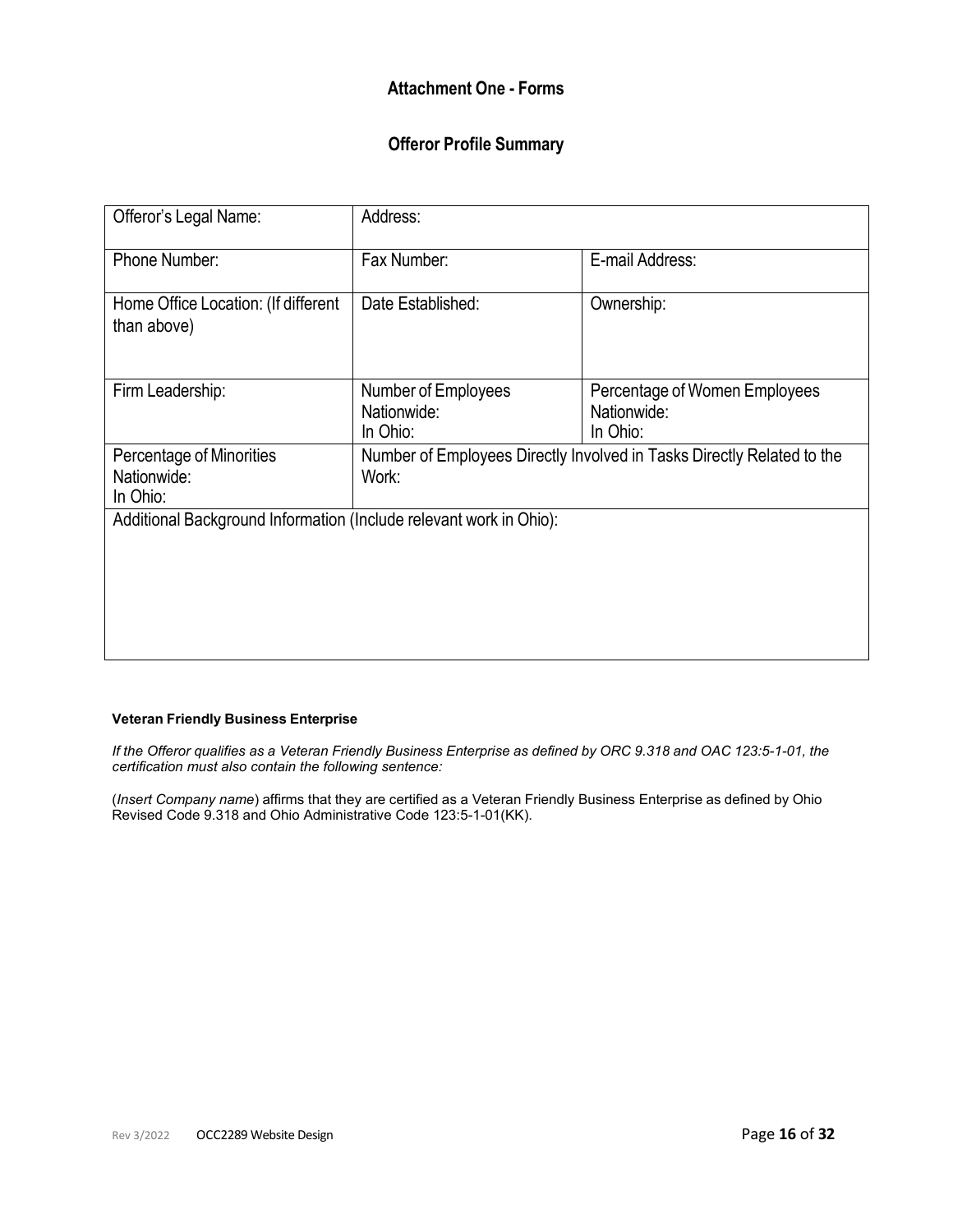**Ohio Department of Administrative Services** General Services Division

### **Attachment One – Forms**

### **DEPARTMENT OF ADMINISTRATIVE SERVICES STANDARD**

### **AFFIRMATION AND DISCLOSURE FORM EXECUTIVE ORDER 2022-02D**

State of Ohio's Response to Russia's Unjust War on the Country of Ukraine

March 2022

All of the following provisions must be included in all invitations to bid, requests for proposals, state term schedules, multiple award contracts, requests for quotations, informal quotations, and statements of work. This information is to be submitted as part of the response to any of the procurement methods listed.

### AFFIRMATION AND DISCLOSURE FORM

Contractor affirms that Contractor has read and understands the applicable Executive Orders regarding the prohibitions of performance of offshore services, locating State data offshore in any way, or purchasing from Russian institutions or companies.

The Contractor shall provide all the name(s) and location(s) where services under this Contract will be performed and where data is located in the spaces provided below or by attachment. Failure to provide this information may result in no award. If the Contractor will not be using subcontractors, indicate "Not Applicable" in the appropriate spaces.

1. Principal location of business of Contractor:

| (Address)                                                   | (City, State, Zip)          |  |
|-------------------------------------------------------------|-----------------------------|--|
| Name/Principal location of business of subcontractor(s):    |                             |  |
| (Name)                                                      | (Address, City, State, Zip) |  |
| (Name)                                                      | (Address, City, State, Zip) |  |
| 2. Location where services will be performed by Contractor: |                             |  |
| (Address)                                                   | (City, State, Zip)          |  |
|                                                             |                             |  |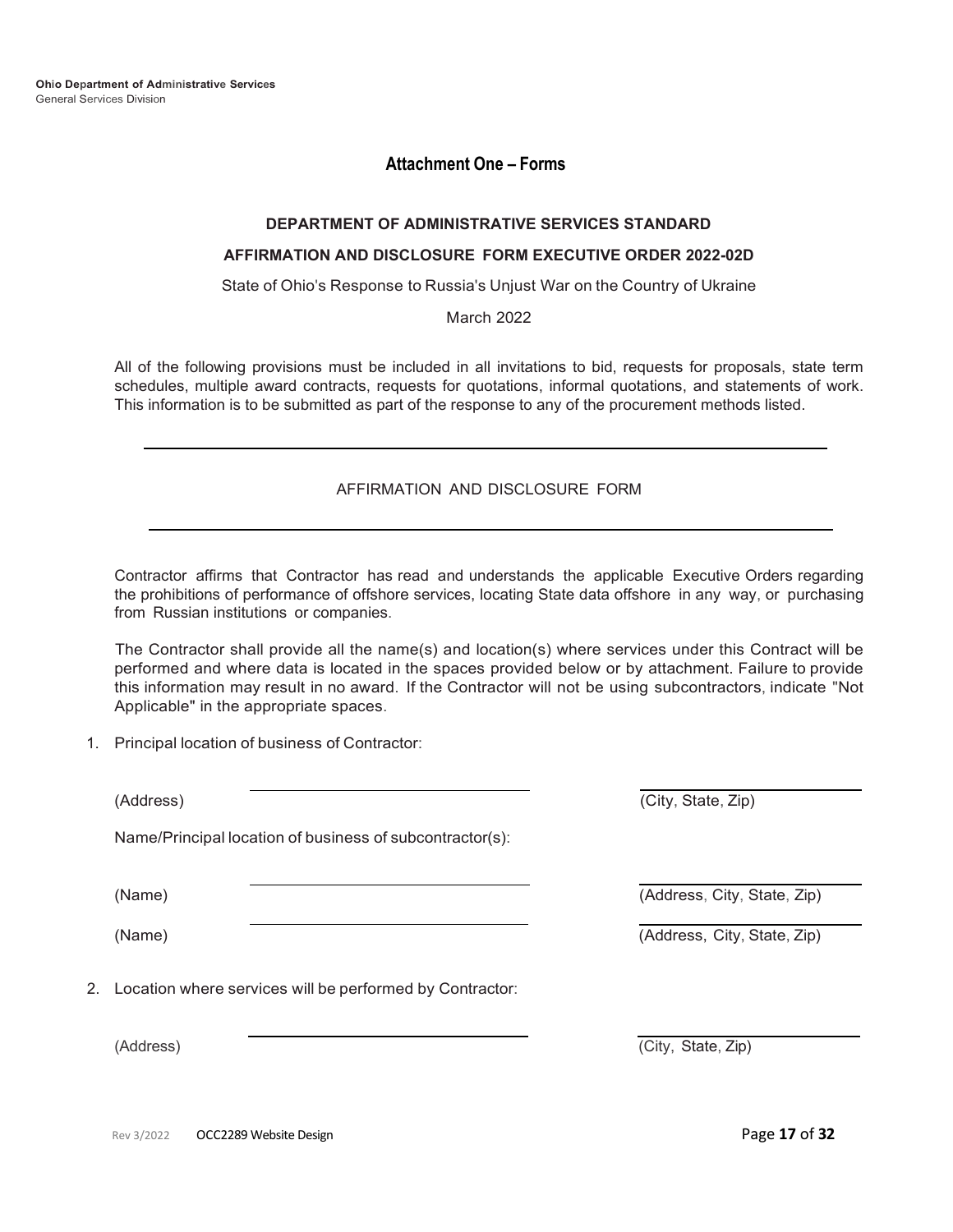|    | <b>General Services Division</b> | Name/Location where services will be performed by subcontractor(s):<br><b>Ohio Department of Administrative Services</b> |                             |
|----|----------------------------------|--------------------------------------------------------------------------------------------------------------------------|-----------------------------|
|    |                                  |                                                                                                                          |                             |
|    | (Name)                           |                                                                                                                          | (Address, City, State, Zip) |
|    | (Name)                           |                                                                                                                          | (Address, City, State, Zip) |
| 3. |                                  | Location where state data will be located, by Contractor:                                                                |                             |
|    | (Address)                        |                                                                                                                          | (City, State, Zip)          |
|    |                                  | Name/Location(s) where state data will be located by subcontractor(s):                                                   |                             |
|    | (Name)                           |                                                                                                                          | (Address, City, State, Zip) |
|    | (Name)                           |                                                                                                                          | (Address, City, State, Zip) |
|    | (Name)                           |                                                                                                                          | (Address, City, State, Zip) |
|    | (Name)                           |                                                                                                                          | (Address, City, State, Zip) |
|    | (Name)                           |                                                                                                                          | (Address, City, State, Zip) |

Contractor also affirms, understands and agrees that Contractor and its subcontractors are under a duty to disclose to the State any change or shift in location of services performed by Contractor or its subcontractors before, during and after execution of any contract with the State. Contractor agrees it shall so notify the State immediately of any such change or shift in location of its services. The State has the right to immediately terminate the contract, unless a duly signed waiver from the State has been attained by the Contractor to perform the services outside the United States.

On behalf of the Contractor, I acknowledge that I am duly authorized to execute this Affirmation and Disclosure Form and have read and understand that this form is a part of any Contract that Contractor may enter into with the State and is incorporated therein.

By: **Contractor** 

Ohio Department of Administrative Services General Services Division

Print Name:

Rev 3/2022 **OCC2289 Website Design Page 18 of <b>32** and **Page 18 of <b>32** and **Page 18** of **32**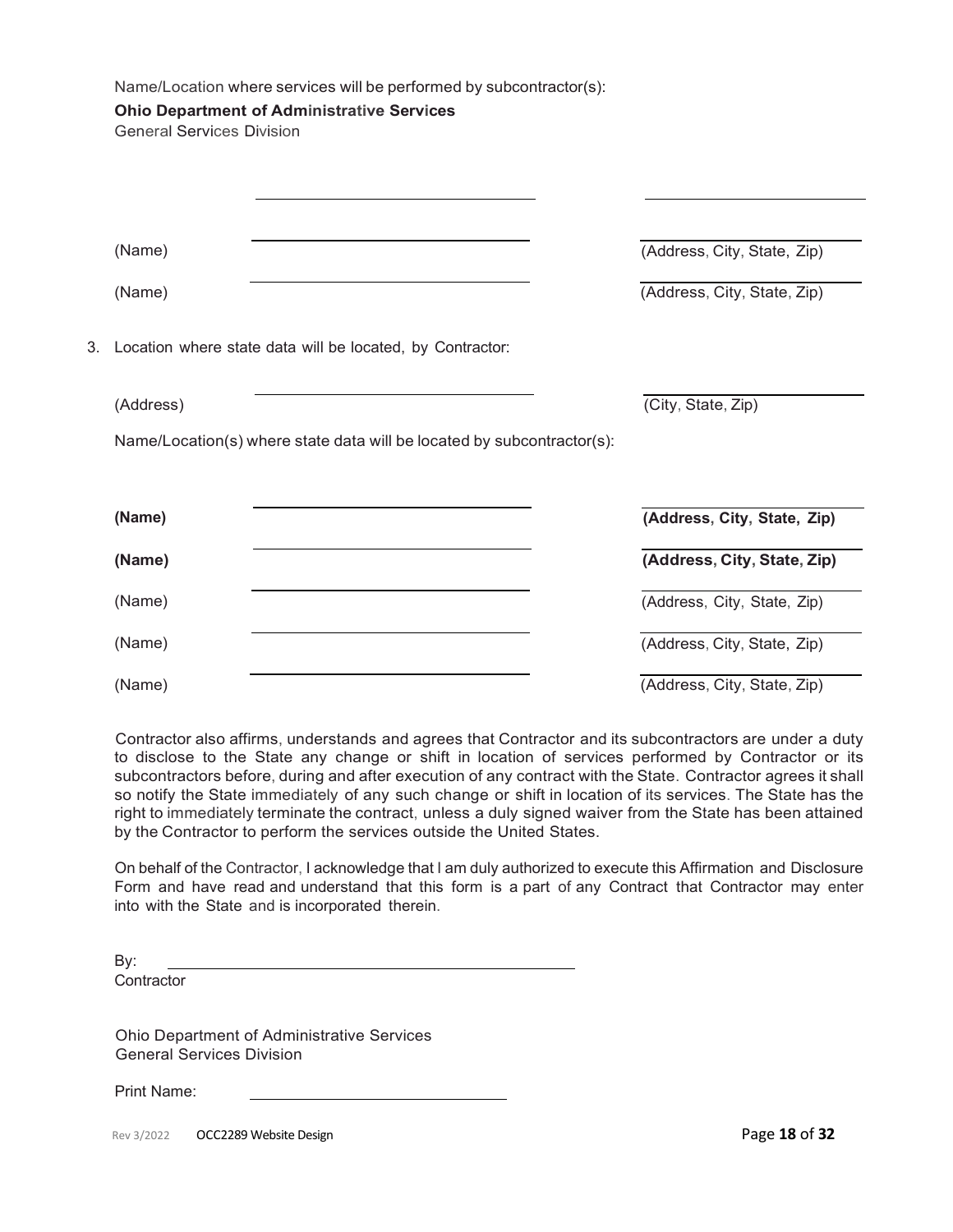Title: Date: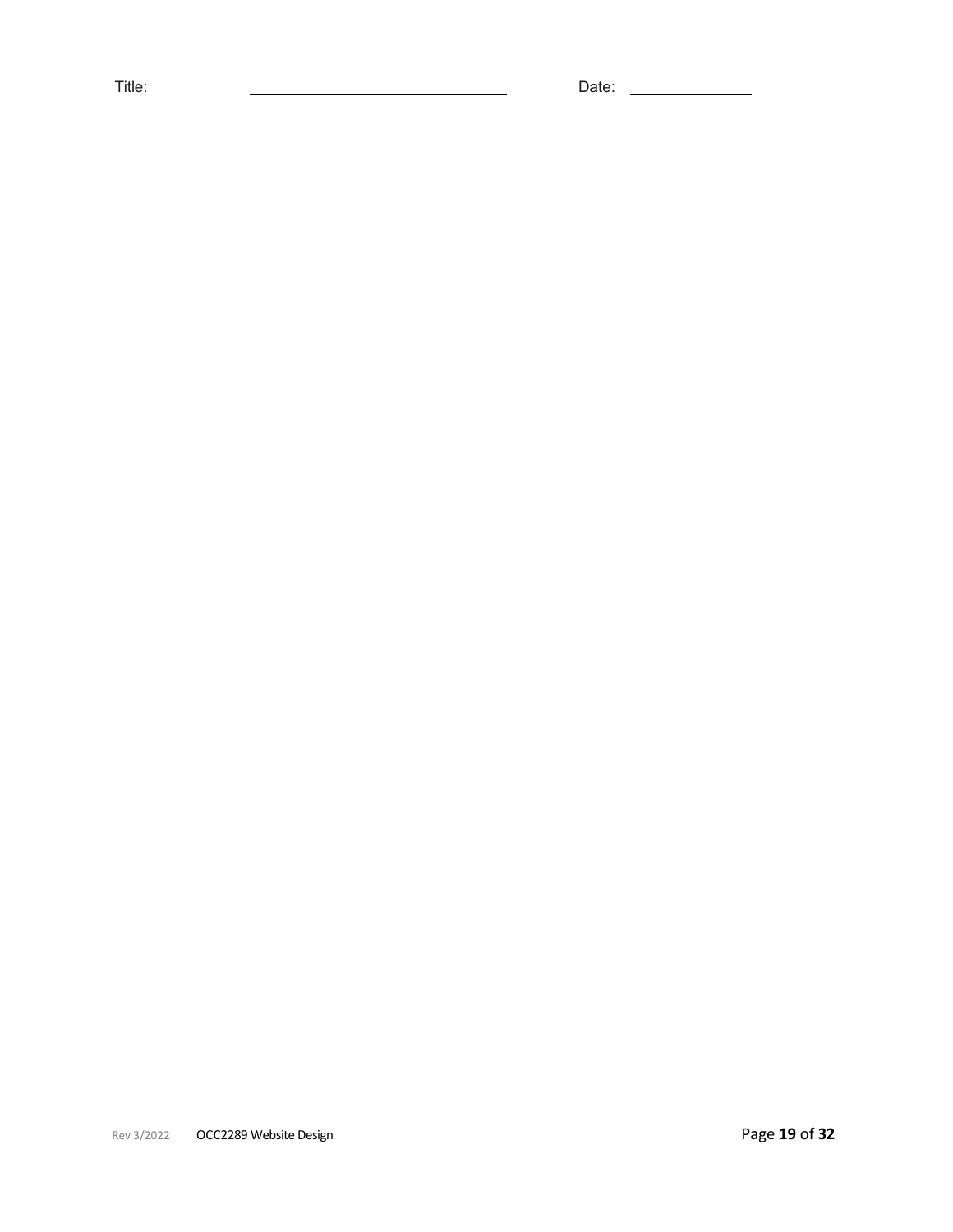## **Attachment Two OCC Standard Contract Standard Terms & Conditions**

| Contract No.: | RFP/ITB No.:   |  |
|---------------|----------------|--|
| OAKS No.:     | PUCO Case No.: |  |

## **CONTRACT FOR PROFESSIONAL SERVICES BETWEEN THE OFFICE OF THE OHIO CONSUMERS' COUNSEL AND CONTRACTOR**

### **I. PARTIES**

This Contract for Professional Services ("Contract"), by and between the **Office of the Ohio Consumers' Counsel** ("OCC"), State of Ohio, located at 65 E. State Street, Suite 700, Columbus, Ohio 43215, and **Consultant Name** located at **Street Address, City, State Zip** (hereinafter referred to as "Independent Contractor") is effective as of the date of the signature by the parties.

### **II. CONTRACT AMOUNT**

- A. The parties agree that the Independent Contractor shall provide OCC with expert technical assistance as outlined in the RFP No. OCC22089 and defined in the Independent Contractors Proposal dated
- B. In consideration for the promises and performance of the Independent Contractor as set forth herein, OCC agrees to pay to the Independent Contractor for services rendered that are in conformance with this Contract. Payment will be made within thirty (30) days from the date of OCC's receipt of proper invoices and proof of performance for services performed in accordance with the Scope of Work, Deliverables and Duties of the Independent Contractor and the Terms and Conditions for Professional Services (Attached hereto and incorporated herein as "Exhibit A") of this Contract for Professional Services, as follows:

|                | <b>ESTIMATED BUDGET</b> |                                   |                       |
|----------------|-------------------------|-----------------------------------|-----------------------|
| Scope of Work  | Rate Up To              | <b>Hours</b>                      | <b>Estimated Cost</b> |
| Deliverables 1 | ъ.                      |                                   |                       |
| Deliverables 2 | æ.                      |                                   |                       |
|                |                         | <b>Total Cost (not to exceed)</b> |                       |

The invoices provided to OCC by the Independent Contractor shall be submitted as outlined below in **"***Exhibit A", Section II. TERMS AND CONDITIONS OF PAYMENT, paragraph A. and B***."**

**The invoices provided by the Independent Contractor shall only reflect, and the OCC shall only pay for work actually performed. The total amount includes all travel and office expenses (Travel and office expenses are imbedded in the contract hourly rate and cannot be separately charged).**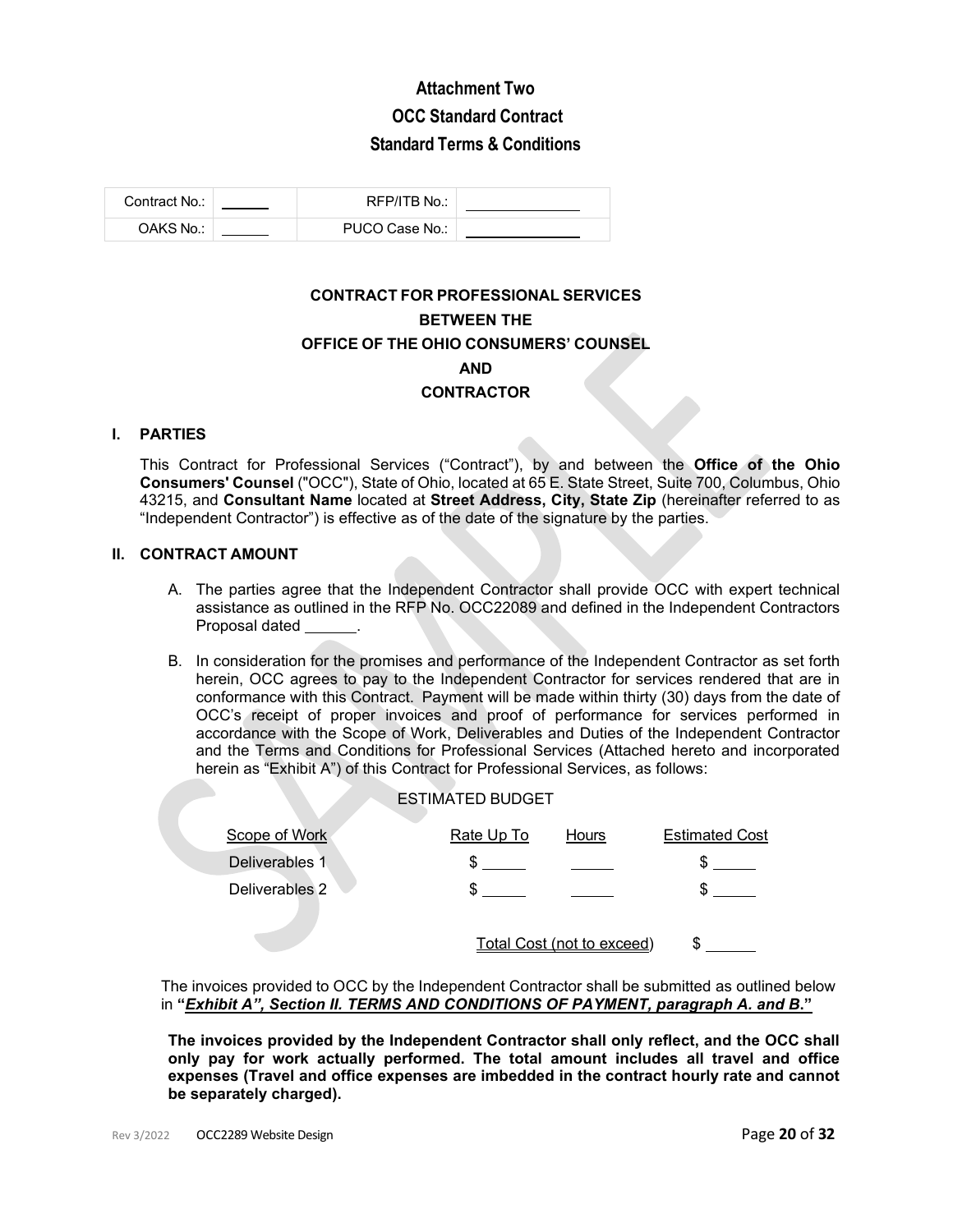**Invoices shall be emailed to:** *[OCC-Invoices@occ.ohio.gov](mailto:OCC-Invoices@occ.ohio.gov)*

### **III. TERM OF CONTRACT AND APPROVAL**

This contract is effective on the date it is signed by the OCC and approved by the Office of Budget and Management (Division of State Accounting).

As the current General Assembly cannot commit a future General Assembly to expenditure, this Contract shall expire at the close of business on June 30, 2022.

Prior to expiration of the original term or any renewed term, OCC may renew this Contract on the same terms and conditions by giving notice to the Independent Contractor of this Contract renewal. Such renewal shall begin upon the expiration of the original term or any renewed term, as applicable, and expire as set forth in an Amendment to this Contract. Any compensation to the Independent Contractor under the renewal contract will be subject to the *Total Costs* as set forth in this Contract unless a change in the amount is specifically requested by OCC.

Work performed after the contract ending date will not be paid. The Independent Contractor will only be compensated for work that is specifically requested by an OCC employee and is performed in accordance with Scope of Work, Deliverables and Duties of the Independent Contractor and the Terms and Conditions for Professional Services (Attached hereto and incorporated herein as "Exhibit A") of this Contract.

### **IV. COMMUNICATION WITH THE MEDIA**

The Independent Contractor shall not communicate with the media – including, but not limited to newspaper, television, or radio personnel regarding any OCC Request for Proposal, Invitation to Bid or contract the Independent Contractor has responded to or entered into. The Independent Contractor shall direct any and all inquiries received from the media to the OCC.

### **V. SCOPE OF WORK, DELIVERABLE AND DUTIES OF INDEPENDENT CONTRACTOR**

**Scope of Work.** Upon request and assistance by an OCC employee, the Independent Contractor will complete deliverables as outlined in the RFP No. OCC22089.

### **The Independent Contractor shall not perform work unless specifically requested to do so by an OCC employee.**

This Contract is not binding upon OCC unless executed in full.

#### **Approved & Accepted by:**

| <b>Contractor Name</b> |  | Office of the Ohio Consumers' Counsel |  |  |
|------------------------|--|---------------------------------------|--|--|
| By:                    |  | By:                                   |  |  |
| <b>Printed Name:</b>   |  | <b>Printed Name:</b>                  |  |  |
| Title:                 |  | Title:                                |  |  |
| Date:                  |  | Date:                                 |  |  |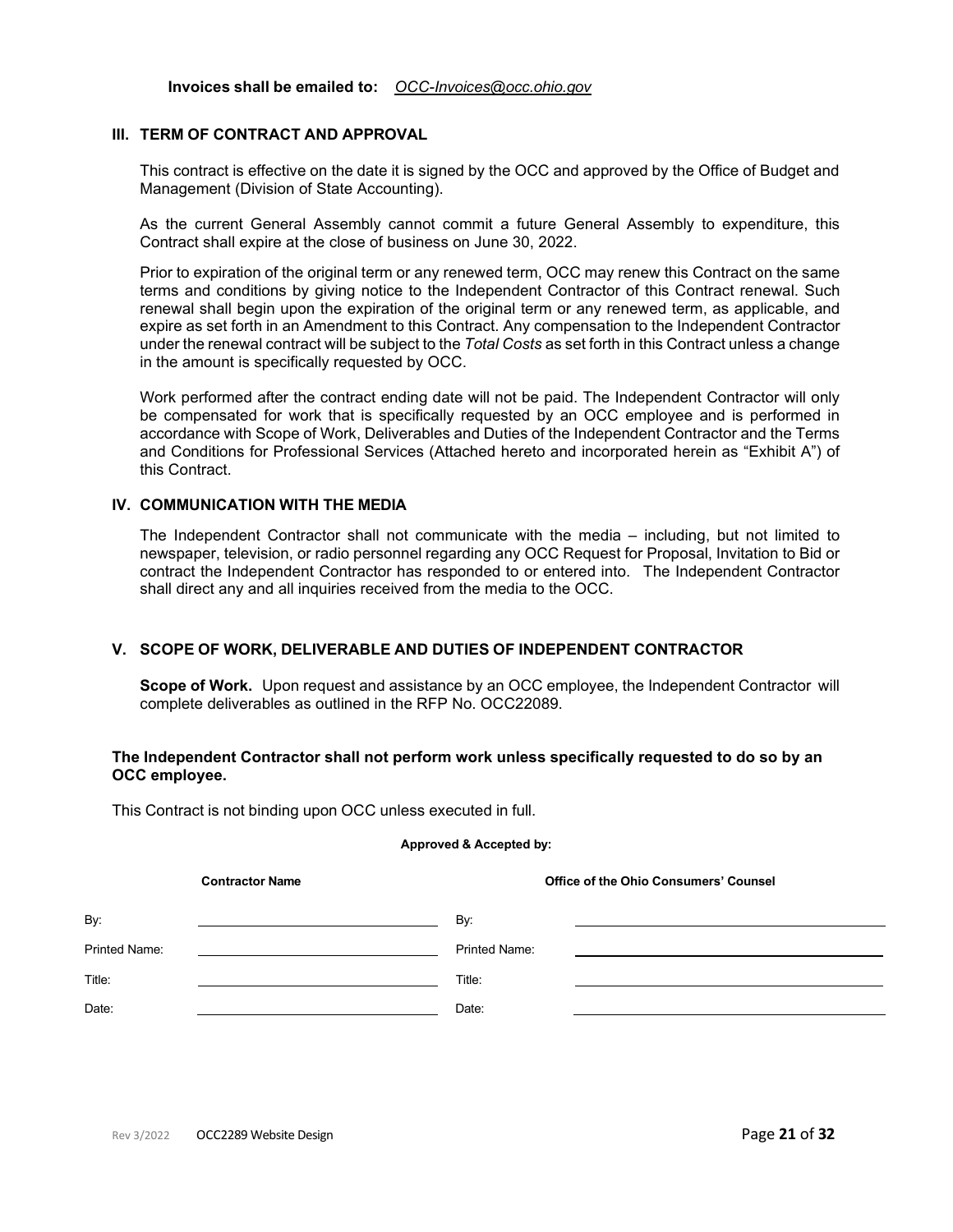# **STATE OF OHIO**

## **STANDARD TERMS & CONDITIONS**

- **I. GLOSSARY** The following definitions are applicable to all components of the Contract:
	- **A. Acceptance:** Approval and retention by the Ordering Agency of any products, supplies, services or other Deliverables, delivered to fulfill Contract requirements.
	- **B. Contracting Agency:** The agency with which the Contractor enters into the Contract and that has the authority to enforce the Terms and Conditions of this Contract. The Contracting Agency may also be the Ordering Agency.
	- **C. Default:** The omission or failure to perform any obligation under this Contract.
	- **D. Deliverable:** Any Contractor-provided products, supplies, services or work product described in the specifications of the Contract.
	- **D. Ordering Agency:** The entity, including State agencies and State of Ohio Cooperative Purchasing members authorized under Section 125.04 of the Ohio Revised Code, that purchases and accepts the products, supplies, services or other Deliverables under this Contract and that is responsible for payment. The Ordering Agency may also be the Contracting Agency.
	- **E. State:** The State of Ohio.
	- **F. Time and Materials Contract:** A Contract in which Contractor is paid (1) an hourly rate for labor actually performed and (2) if applicable and with prior approval by the Ordering Agency, for the cost of the materials or supplies actually used by the Contractor. Such rates and costs shall be established through Contractor's submission of a price sheet, written quote, estimate, or invoice, as approved by the State. Hourly rates may include wages, overhead, general and administrative expenses, and reasonable profit. Materials or supplies may include the Contractor's direct and indirect costs attributable to the work performed.

#### **II. REGULATORY CONTRACT REQUIREMENTS**

- **A. ANTITRUST.** The State and the Contractor recognize that, in actual economic practice, overcharges resulting from antitrust violations are usually borne by the State. The Contractor therefore assigns to the State all state and federal antitrust claims and causes of action that the Contractor has or acquires relating to the goods and services acquired under this Contract.
- **B. APPROPRIATION OF FUNDS.** The State's funds are contingent upon the availability of lawful appropriations by the Ohio General Assembly. If the General Assembly fails at any time to continue funding for the payments or any other obligations due by the State under this Contract, the State will be released from its obligations on the date funding expires. If appropriations are approved, the State may continue this Contract past the current biennium by issuing written notice of continuation to the Contractor. Any obligations of the State are subject to Section 126.07 of the Ohio Revised Code.
- **C. COMPLIANCE WITH LAW.** The Contractor must comply throughout the duration of the Contract with all applicable federal, state, local laws and Executive Orders while performing under this Contract.

The independent Contractor will comply with Ohio IT-04 and any associated agency policies if given access to statewide and agency IT resources.

- **D. CONFLICT OF INTEREST/ETHICS.** Contractor represents, warrants and certifies that it and its employees engaged in the administration or performance of this Contract are knowledgeable of and understand the Ohio Ethics and Conflict of Interest laws including but not limited to Chapter 102 and Sections 2921.42 and 2921.43 of the Ohio Revised Code. Contractor further represents, warrants, and certifies that neither Contractor nor any of its employees will do any act that is inconsistent with such laws.
- **E. CONTRACTOR'S WARRANTY AGAINST AN UNRESOLVED FINDING FOR RECOVERY.** The Contractor warrants that the Contractor is not subject to an unresolved finding for recovery pursuant to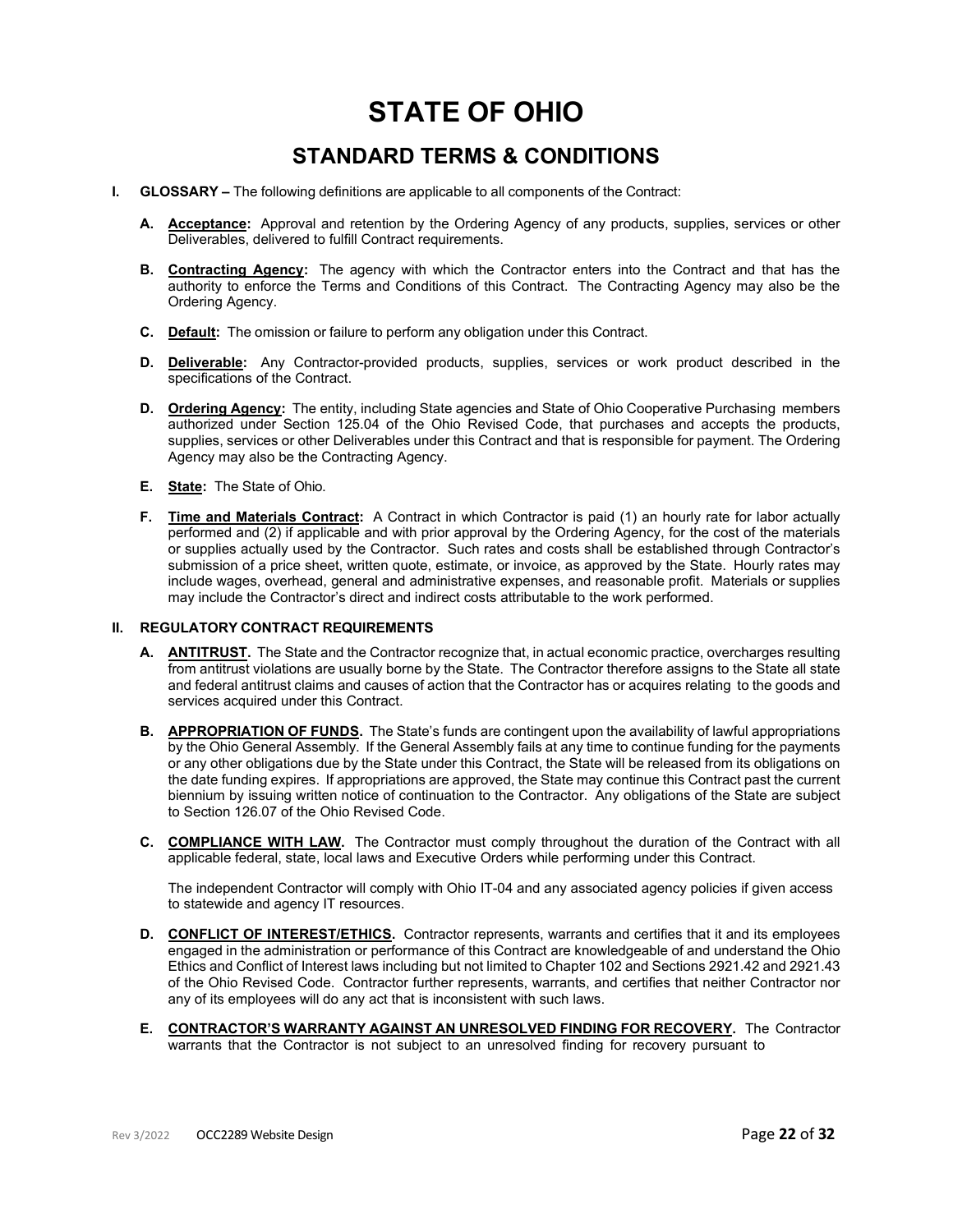Section 9.24 of the Ohio Revised Code. If the warranty is false on the date the parties signed this Contract, the Contract is void *ab initio* and the Contractor shall immediately repay any funds paid under this Contract.

- **F. DEBARMENT.** Contractor represents and warrants that it is not debarred from consideration for contract awards by any governmental agency. If this representation and warranty is found to be false, this Contract is void *ab initio* and the Contractor shall immediately repay any funds paid under this Contract.
- **G. DRUG FREE WORKPLACE.** The Contractor agrees to comply with all applicable state and federal laws regarding drug-free workplace and shall make a good faith effort to ensure that all Contractor employees, while working on State property, will not purchase, transfer, use or possess illegal drugs or alcohol or abuse prescription drugs in any way.
- **H. ELECTIONS LAW.** Unless this Contract was solicited by competitive bid pursuant to Section 125.07 of the Ohio Revised Code, Contractor hereby certifies that all applicable parties are in full compliance with Section 3517.13 of the Ohio Revised Code.
- **I. EQUAL EMPLOYMENT OPPORTUNITY**. The Contractor will comply with all state and federal laws regarding equal employment opportunity and fair labor and employment practices, including Section 125.111 of the Ohio Revised Code and all related Executive Orders.

Before a Contract can be awarded or renewed, an Affirmative Action Plan must be submitted to and approved by the Ohio Department of Administrative Services, Equal Opportunity Division.

**J. EXPENDITURE OF PUBLIC FUNDS ON OFFSHORE SERVICES.** The Contractor affirms it understands Executive Order 2011-12K and shall abide by those requirements in the performance of the Contract. Notwithstanding any other terms of this Contract, the State reserves the right to recover any funds paid for services the Contractor performs outside of the United States for which it did not receive a waiver. The State does not waive any other rights and remedies provided the State in the Contract.

The Contractor must complete the Contractor/Subcontractor Affirmation and Disclosure form to abide with Executive Order 2011-12K affirming no services of the Contractor or its subcontractors under this Contract will be performed outside the United States. During the performance of this Contract, the Contractor must not change the location(s) of the country where the services are performed, change the location(s) of the country where the data is maintained, or made available unless a duly signed waiver from the State has been attained to perform the services outside the United States.

- **K. GOVERNING LAW.** This Contract shall be governed by the laws of the State of Ohio, and the venue for any disputes will be exclusively with the appropriate court in Franklin County, Ohio.
- **L. INDEPENDENT CONTRACTOR ACKNOWLEDGEMENT.** It is fully understood and agreed that Contractor is an independent contractor and is not an agent, servant, or employee of the State. Contractor declares that it is engaged as an independent business and has complied with all applicable federal, state, and local laws regarding business permits and licenses of any kind, including but not limited to any insurance coverage, workers' compensation, or unemployment compensation that is required in the normal course of business and will assume all responsibility for any federal, state, municipal or other tax liabilities. Additionally, Contractor understands that as an independent contractor, it is not a public employee and is not entitled to contributions from the State to any public employee retirement system.

Contractor acknowledges and agrees any individual providing personal services under this Contract is not a public employee for purposes of Chapter 145 of the Ohio Revised Code. Unless Contractor is a "business entity" as that term is defined in Section 145.037 of the Ohio Revised Code ("an entity with five or more employees that is a corporation, association, firm, limited liability company, partnership, sole proprietorship, or other entity engaged in business") Contractor shall have any individual performing services under the Contract complete and submit to the Ordering Agency the Independent Contractor/Worker Acknowledgement form.

Contractor's failure to complete and submit the Independent Contractor/Worker Acknowledgement prior to commencement of the work, service or deliverable, provided under this Contract, shall serve as Contractor's certification that Contractor is a "Business entity" as the term is defined in Section 145.037 of the Ohio Revised Code.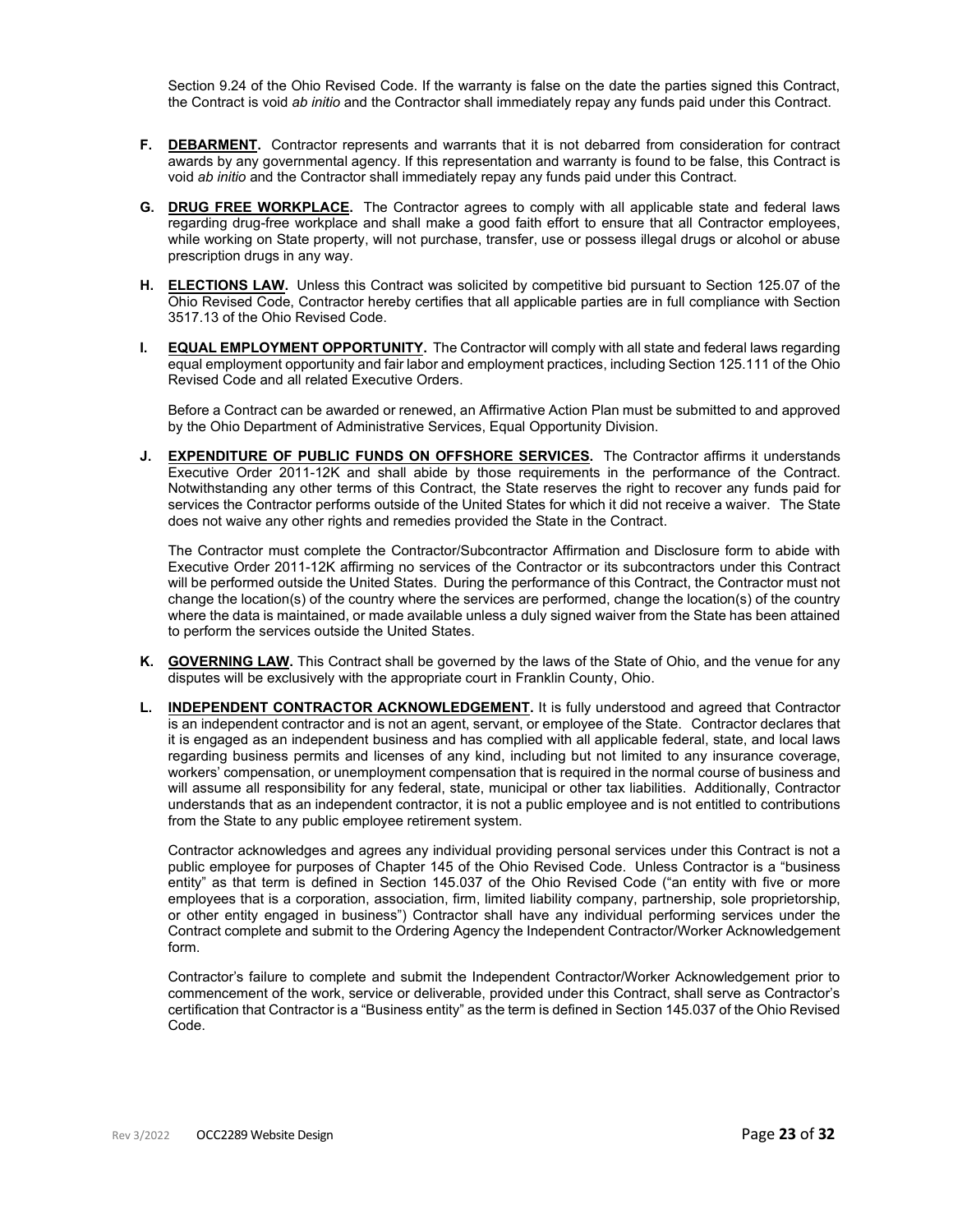### **M. REGISTRATION WITH THE SECRETARY OF STATE.** Contractor certifies that it is either:

- **1.** A company that is properly registered with the Ohio Secretary of State; or
- **2.** A foreign corporation, not incorporated under the laws of the State of Ohio, but is registered with the Ohio Secretary of State pursuant to Sections 1703.01 to 1703.31 of the Ohio Revised Code, as applicable; or
- **3.** Exempt from registration requirements of the Ohio Secretary of State.
- **N. TAXES.** Pursuant to Section 5739.02 of the Ohio Revised Code, the State is exempt from sales tax.
- **O. TRADE.** Pursuant to Section 9.76(B) of the Ohio Revised Code, Contractor warrants that Contractor is not boycotting any jurisdiction with whom the State of Ohio can enjoy open trade, including Israel, and will not do so during the Contract period.

The State of Ohio does not acquire supplies or services that cannot be imported lawfully into the United States. The Contractor certifies that it, its subcontractors, and any agent of the Contractor or its subcontractors, acquire any supplies or services in accordance with all trade control laws, regulations or orders of the United States, including the prohibited source regulations set forth in subpart 25.7, Prohibited Sources, of the Federal Acquisition Regulation and any sanctions administered or enforced by the U.S. Department of Treasury's Office of Foreign Assets Control. A list of those sanctions by country can be found at Office of those sanctions<br>https://www.treasury.gov/resource-center/sanctions/Programs/Pages/Programs.aspx. These sanctions https:/[/www.treasury.gov/resource-center/sanctions/Programs/Pages/Programs.aspx.](http://www.treasury.gov/resource-center/sanctions/Programs/Pages/Programs.aspx) These generally preclude acquiring any supplies or services that originate from sources within, or that were located in or transported from or through Cuba, Iran, Libya, North Korea, Syria, or the Crimea region of Ukraine.

- **P. TRAVEL.** Any travel that the Contractor requires to perform its obligations under this Contract will be at the Contractor's expense. The State will pay for any additional travel that it requests only with prior written approval. The State will pay for all additional travel expenses that it requests in accordance with Section 126.31 of the Ohio Revised Code and Rule 126-1-02 of the Ohio Administrative Code.
- **Q. USE OF MBE AND EDGE VENDORS.** Section 125.081 of the Ohio Revised Code requires State agencies to set-aside purchases for Minority Business Enterprises (MBE) and Executive Order 2008-13S encourages use of Encouraging Diversity, Growth and Equity (EDGE) businesses. Therefore, the State encourages the Contractor to purchase goods and services from Ohio certified MBE and EDGE vendors.

### **III. CONTRACT CONSTRUCTION**

**A. TERM OF CONTRACT.** The effective date of the Contract is the effective date stated in the Contract or the date the Contract is fully executed, whichever is later. The Contract will remain in effect until the earliest of: (1) the ending date stated in the Contract; (2) the Contract is fully performed by both parties; (3) the Contract is canceled or terminated; or (4) the Contract expires at the end of a biennium unless continued by the State. This Contract may be renewed upon satisfactory performance of activities hereunder, appropriation of funds by the Ohio General Assembly, and at the sole discretion of the State. The State will issue a notice to the Contractor if the State decides to renew this Contract. The Contractor shall not obligate resources in anticipation of a renewal until notice is provided.

### **B. CONTRACT AMENDMENTS / WAIVER.**

- **1. AMENDMENTS.** No change to any provision of this Contract will be effective unless it is in writing and signed by both parties. Notwithstanding the foregoing, the State may reduce non-material changes to writing and provide notice to the Contractor.
- **2. WAIVER.** The failure of either party at any time to demand strict performance by the other party of any of the terms of this Contract will not be a waiver of those terms or to any other terms of this Contract. Waivers must be in writing to be effective, and either party may at any later time demand strict performance.
- **C. ASSIGNMENT / DELEGATION.** The Contractor must not assign any of its rights nor delegate any of its duties under this Contract without written consent of the State. Any assignment or delegation not consented to may be deemed void by the State.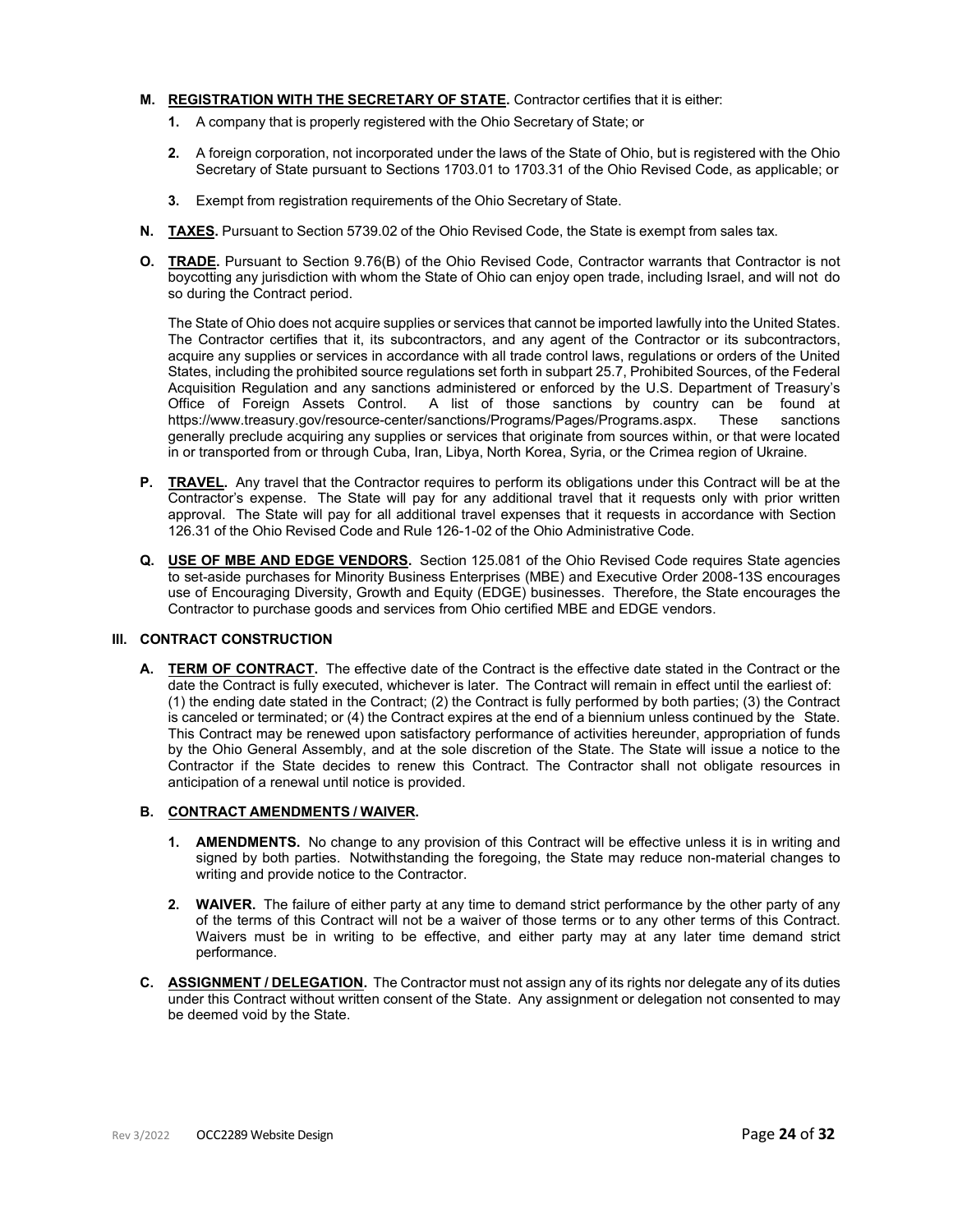- **D. BINDING EFFECT.** Subject to the limitations on assignment provided elsewhere in this Contract, this Contract will be binding upon and inure to the benefit of the respective successors and assigns of the State and the Contractor.
- **E. LANGUAGE CONSTRUCTION.** This Contract will be construed in accordance with the plain meaning of its language and neither for nor against the drafting party.
- **F. DAYS.** When this Contract refers to days, it means calendar days, unless it expressly provides otherwise.
- **G. HEADINGS.** The headings in this Contract are for convenience only and will not affect the interpretation of any of the Contract terms and conditions.
- **H. INJUNCTIVE RELIEF.** Nothing in this Contract is intended to limit the State's right to injunctive relief if such is necessary to protect its interests or to keep it whole.
- **I. NOTICES.** For any notice under this Contract to be effective the notice must be made in writing and delivered to the appropriate contact provided in the Contract.
- **J. ORDER OF PRIORITY.** Unless otherwise stated elsewhere in this Contract, the Special Terms and Conditions will take precedence over the Standard Terms and Conditions. If there is any inconsistency or conflict between this Contract and any provision incorporated by reference by the Contractor, this Contract will prevail.
- **K. PUBLICITY.** The Contractor shall not do the following without prior, written consent from the State:

**1.** Advertise that the Contractor is doing business with the State; or

- **2.** Use this Contract as a marketing or sales tool.
- **L. SEVERABILITY.** If any provision of the Contract or the application of any provision is held by a court to be contrary to law, the remaining provisions of the Contract will remain in full force and effect.
- **M. SUBCONTRACTING.** The State recognizes that it may be necessary for the Contractor to use a subcontractor to perform a portion of the work under the Contract. In those circumstances, the Contractor shall submit a list identifying the Contractor's subcontractors. The Contractor may not enter into subcontracts related to the Contract after award without written approval from the State. If any change occurs during the term of the Contract, that requires a change to identified subcontractors, the Contractor shall amend its list of subcontractors and request written approval from the State. The State reserves the right to reject any subcontractor submitted by the Contractor.

All subcontracts will be at the sole expense of the Contractor and the Contractor will be solely responsible for payment of its subcontractors. The Contractor assumes responsibility for all sub-contracting and third- party manufacturer work performed under the Contract. In addition, all subcontractors agree to be bound by all of the Terms and Conditions and specifications of the Contract. The Contractor will be the sole point of contact with regard to all contractual matters.

**N. SURVIVORSHIP.** All sections herein relating to payment, confidentiality, license and ownership, indemnification, maintenance, publicity, warranties and limitations on damages shall survive the termination of this Contract.

### **IV. ORDER AND PAYMENT PROVISIONS**

- **A. CERTIFICATION OF FUNDS/PURCHASE ORDER REQUIREMENTS.** None of the duties or obligations in this Contract are binding on the State, and the Contractor will not begin performance on this Contract, until all of the following conditions are met:
	- **1.** All statutory provisions under the Ohio Revised Code have been met.
	- **2.** All necessary funds are made available by the appropriate Ordering Agency.
	- **3.** If applicable, an official State of Ohio Purchase Order (P.O.) has been issued from the appropriate Ordering Agency.
	- **4.** If required, the Controlling Board of Ohio has approved the purchase in accordance with Section 127.16 of the Ohio Revised Code.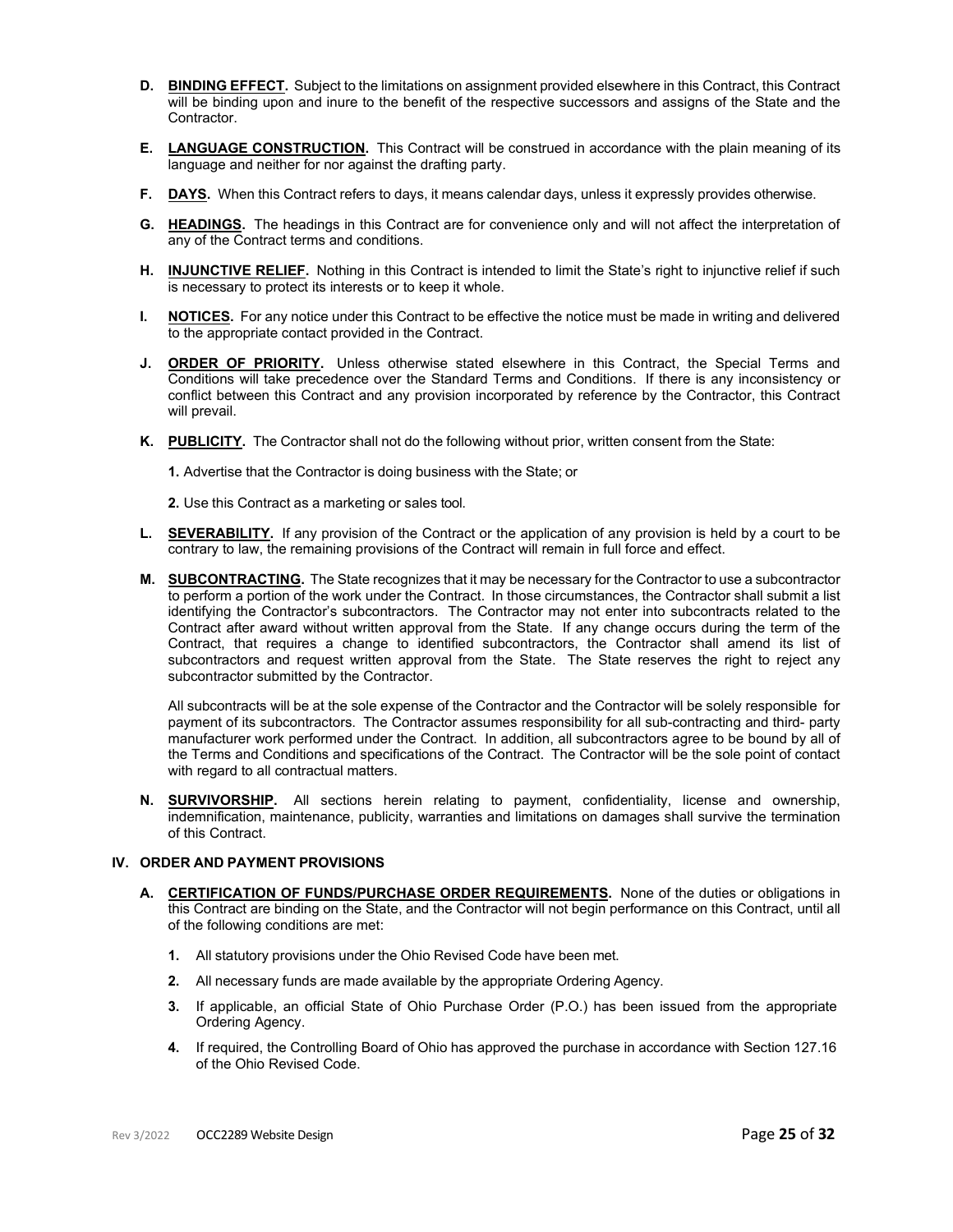- **B. CONTRACT ORDERS.** Ordering Agencies will order supplies or services under this Contract from the Contractor directly. The Contractor may receive orders made by Ordering Agencies by telephone, facsimile, electronically, in person, payment card (if applicable) or purchase order from authorized employees of the Ordering Agency. Neither the Ordering Agency nor the Contracting Agency will be responsible for orders placed by unauthorized employees.
- **C. INVOICE REQUIREMENTS.** The Contractor or dealer, authorized to submit invoices, must submit an original invoice to the office at the following email address.

### [OCC-Invoices@occ.ohio.gov](mailto:OCC-Invoices@occ.ohio.gov)

The Contractor will only be compensated for the Deliverables accepted by the State. To be a proper invoice, the invoice must include the following:

- **1.** The purchase order number authorizing the delivery of supplies or services;
- **2.** State of Ohio Contract Number (if used);
- **3.** Agency Name;
- **4.** Agency Billing Address;
- **5.** Delivery location of supplies or services;
- **6.** Contractor Name;
- **7.** Contractor Address;
- **8.** Contractor's Unique Invoice Number;
- **10.** Itemization of deliverables or supplies provided, including:
	- List of Deliverable(s) performed or supplies
	- Date(s) deliverable was performed or supplies delivered
	- Number of hours per deliverable(s)
	- Name of person performing the work
	- List hourly rate
	- Amount due
	- Summarize total amount due, if applicable
	- Remaining balance on contract, if applicable
- **11.** For leases, the invoice must also include the payment number (e.g., 1 of 36);
- **12.** For time and material Contracts, the invoice must reflect labor hours actually worked and, if applicable, supplies used; and;
- **13.** Clear statement of total payment expected.
- **D. PAYMENT DUE DATE AND PROCESS.** In accordance with Section 126.30 of the Ohio Revised Code payments under this Contract will be due on the 30th calendar day after the date of actual receipt of a proper invoice in the office designated to receive the invoice. The date payment is issued by the State will be considered the date payment is made. Payment of an invoice by the State will not prejudice the State's right to object to or question that or any other invoice or matter in relation thereto. The State's preferred method of payment is by electronic funds transfer. However, the Ordering Agency may also make payment by State of Ohio payment card or by warrant issued by the Auditor of State. At the time of Contract award, Contractor must be able to accept all forms of payment from the State and Ordering Agency.

### **V. LIABILITY PROVISIONS**

### **A. GENERAL REPRESENTATIONS AND WARRANTIES.** The Contractor warrants that:

- **1.** The recommendations, guidance, and performance of the Contractor under this Contract will be in accordance with the industry's professional standards, the requirements of this Contract and without any material defect.
- **2.** No Deliverable will infringe on the intellectual property rights of any third party.
- **3.** All warranties are in accordance with the Contractor's standard business practices.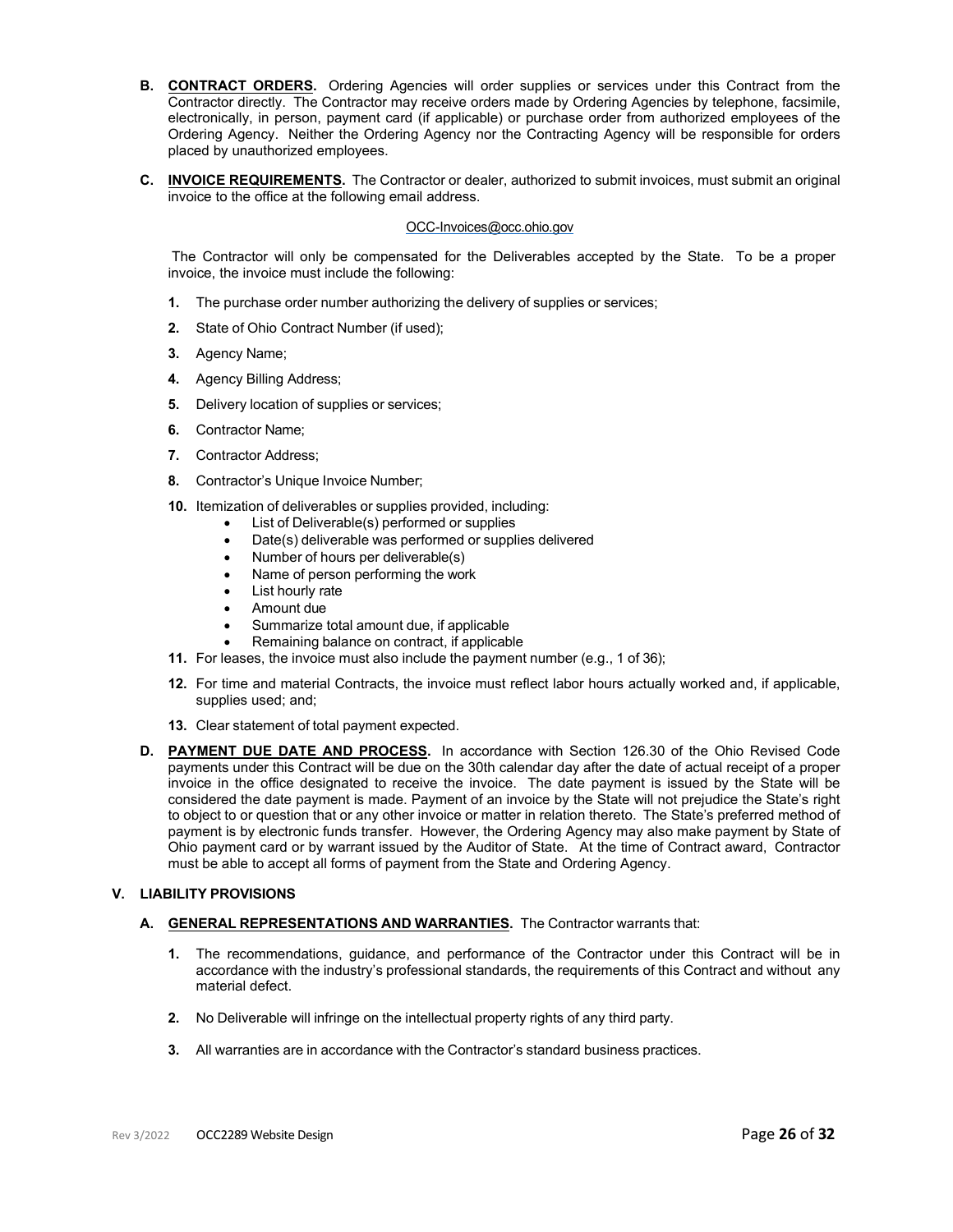- **4.** The Deliverables are merchantable and fit for the particular purpose described in this Contract and will perform substantially in accordance with its user manuals, technical materials, and related writings.
- **5.** The Deliverables comply with all governmental, environmental and safety standards.
- **6.** The Contractor has the right to enter into this Contract.
- **7.** The Contractor has not entered into any other contracts or employment relationships that restrict the Contractor's ability to perform under this Contract.
- **8.** The Contractor will observe and abide by all applicable laws and regulations, including those of the State regarding conduct on any premises under the State's control.
- **9.** The Contractor has good and marketable title to any Deliverable delivered under this Contract for which title passes to the State.
- **10.** The Contractor has the right and ability to grant the license granted in any Deliverable for which title does not pass to the State.

If any work of the Contractor or any Deliverable fails to comply with these warranties, and the Contractor is so notified in writing, the Contractor will correct such failure in a commercially reasonable time or as specified in the Contract. If the Contractor fails to comply, the Contractor will refund the amount paid for the Deliverable. The Contractor will also indemnify the State for any direct damages and claims by third parties based on breach of these warranties.

Any other express warranties offered by the Contractor shall be a minimum of one year or the Contractor's standard warranty whichever is longer.

**B. INDEMNITY.** The Contractor must indemnify the State for any and all claims, damages, lawsuits, costs, judgments, expenses, and any other liabilities including, but not limited to, bodily injury to any person (including injury resulting in death) or damage to property, that may arise out of, or are related to, the Contractor's performance under this Contract, providing such is due to the negligence or other tortious conduct of the Contractor, the Contractor's employees, agents, or subcontractors.

The Contractor must also indemnify the State against any claim of infringement of a copyright, patent, trade secret, or similar intellectual property right based on the State's proper use of any Deliverable under this Contract. This obligation of indemnification will not apply where the State has modified or misused the Deliverable and the claim of infringement is based on the modification or misuse. If a successful claim of infringement is made, or if the Contractor reasonably believes that an infringement claim that is pending may actually succeed, the Contractor must take one (1) of the following four (4) actions:

- **1.** Modify the Deliverable so that the Deliverable is no longer infringing;
- **2.** Replace the Deliverable with an equivalent or better item;
- **3.** Acquire the right for the State to use the infringing Deliverable as intended; or
- **4.** Remove the infringing Deliverable and refund the fee the State paid for such Deliverable and any other affected Deliverable.

The State agrees to give the Contractor notice of any such claim as soon as reasonably practicable and to give the Contractor the authority to settle or otherwise defend any such claim upon consultation with and approval by the Office of the Ohio Attorney General.

- **C. WORKERS' COMPENSATION.** Workers' compensation insurance, as required by Ohio law or the laws of any other state where work under this Contract will be done. The Contractor will also maintain employer's liability insurance with at least a \$1,000,000.00 limit.
- **D. AUTOMOBILE AND GENERAL LIABILITY INSURANCE.** During the term of the Contract and any renewal thereto, the Contractor, and any agent of the Contractor, at its sole cost and expense shall maintain a policy of Automobile Liability Insurance in accordance with the State and Federal laws, unless otherwise stated. In addition, Contractor shall carry Commercial General Liability Insurance coverage with a \$1,000,000 annual aggregate and a \$500,000 per occurrence limit for bodily injury, personal injury, wrongful death and property damage. The defense cost shall be outside the policy limits. Such policy shall designate the State of Ohio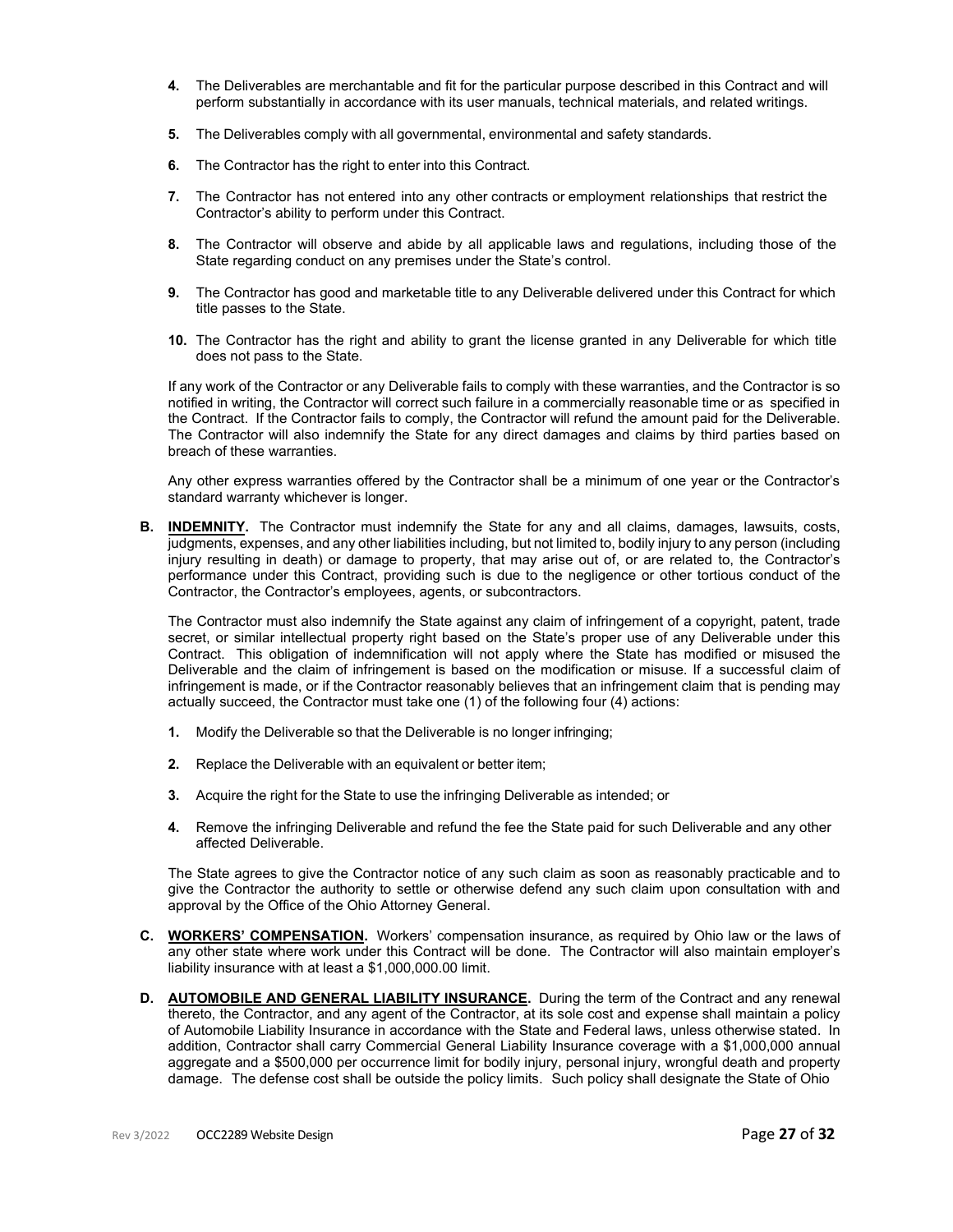as an Additional Insured, as its interest may appear. The policy shall also be endorsed to include a blanket waiver of subrogation and a statement that the Contractor's commercial general liability insurance shall be primary over any other coverage. Umbrella/excess liability insurance may be used to meet the required limits and the coverage must follow form. The State reserves the right to approve all policy deductibles and levels of self-insured retention-captive insurance programs and may require the Contractor to have their policy(ies) endorsed to reflect per project / per location general aggregate limits.

Failure to submit the insurance certificates may result in the Contractor being deemed not responsive. Said certificates shall contain a clause or endorsement providing thirty (30) days prior written notice of cancellation, non-renewal or decrease in coverage will be given to the State. Failure of the Contractor to maintain this coverage for the duration of the Contract, and any renewals thereto, may be considered as a default. All insuring companies shall have and maintain at least an A- (Excellent) rating from A.M. Best, unless otherwise approved in writing by the State.

- **E. LIMITATION OF LIABILITY.** Notwithstanding any limitation provisions contained in the documents and materials incorporated by reference into this Contract, the parties agree as follows:
	- **1.** Neither party will be liable for any indirect, incidental or consequential loss or damage of any kind including but not limited to lost profits, even if the parties have been advised, knew, or should have known of the possibility of damages.
	- **2.** The Contractor further agrees that the Contractor shall be liable for all direct damages due to the fault or negligence of the Contractor.
- **F. PRODUCT RECALL.** In the event product delivered has been recalled, seized, or embargoed and/or has been determined to be misbranded, adulterated, or in the case of consumable product, found to be unfit for human consumption by the packer, processor, manufacturer or by any state or federal regulatory agency, the Contractor shall notify the Contracting Agency and all Ordering Agencies within two business days after notice has been given. The Contractor shall, at the option of the Ordering Agency, either reimburse the purchase price or provide an equivalent replacement product at no additional cost. The Contractor shall be responsible for removal and/or replacement of the affected product within a reasonable time as determined by the Ordering Agency. At the option of the Ordering Agency, the Contractor may be required to reimburse storage and handling fees to be calculated from time of delivery and acceptance to actual removal. The Contractor will bear all costs associated with the removal and proper disposal of the affected product. Failure to reimburse the purchase price or provide equivalent replacement product will be considered a default.

### **VI. PERFORMANCE AND COMPLIANCE**

**A. AUDITS.** The Contractor must keep all financial records in a manner consistent with Generally Accepted Accounting Principles (GAAP) or equivalent accounting principles. Additionally, the Contractor must keep separate business records for this project, including records of disbursements and obligations incurred that must be supported by Contracts, invoices, vouchers and other data as appropriate.

During the period covered by this Contract and until the expiration of three (3) years after final payment under this Contract, the Contractor agrees to provide the State, or any authorized representatives providing financial support to the work undertaken hereunder, with access to and the right to examine any books, documents, papers and records of the Contractor involving transactions related to this Contract.

The Contractor must, for each subcontract in excess of \$2,500, require its subcontractors to agree to the same provisions of this Section. The Contractor may not artificially divide Contracts with its subcontractors to avoid requiring subcontractors to agree to this provision. This provision does not apply to Contracts where federal funds are used and the federal government requires audits of all subcontracts regardless of the amount of the Contract.

The Contractor must provide access to the requested records no later than five (5) business days after the request by the State, the State's designee or any party with audit rights. If an audit reveals any material deviation from the Contract requirements, any misrepresentations, or overcharge to the State or any other provider of funds for the Contract, the State or other party will be entitled to recover damages as well as the cost of the audit.

**B. F.O.B. DESTINATION/ACCEPTANCE.** The Contractor must provide Deliverables under this Contract F.O.B. Destination. The place of destination will be specified by the Ordering Agency on the agency's purchase order or other ordering document. Cost of the freight must be borne and paid by the Contractor unless otherwise stated.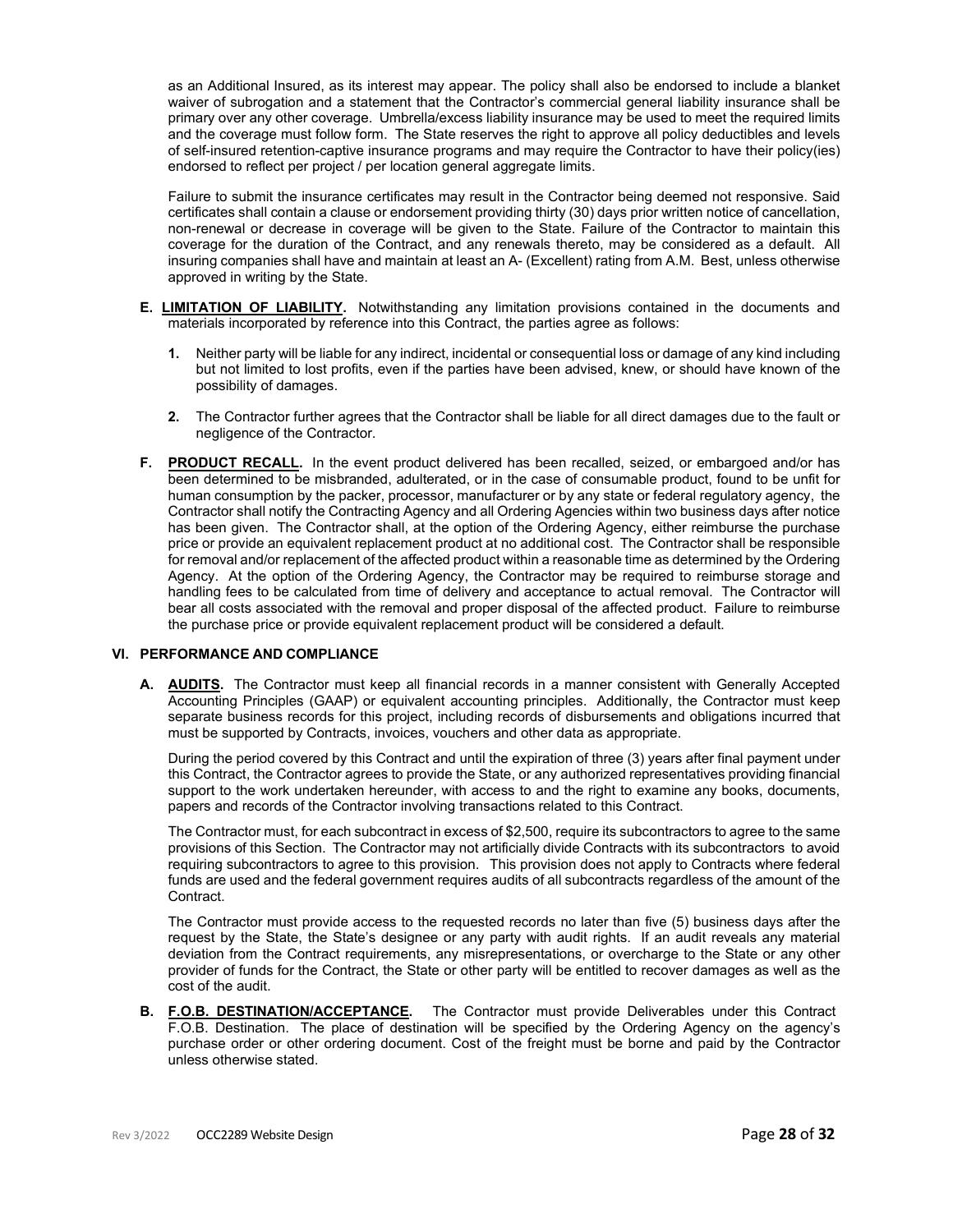All risk of loss, regardless of the cause, will remain with the Contractor until title to the Deliverable passes to the State. Unless otherwise provided in this Contract, the State will determine whether the Contractor provided each Deliverable required in this Contract and has fully met all work requirements of this Contract. Title to any Deliverables will pass to the State on Acceptance of the Deliverable.

### **C. RETURNED GOODS.** When the use of this Contract involves the purchase of goods, the following applies:

**(A)** Returned goods, when due to Contractor error (i.e. over-shipment, defective merchandise, unapproved substitution, etc.), shall be returned to the Contractor at the Contractor's expense. The Contractor shall make arrangements to remove the returned goods from the ordering agency premises within seven (7) calendar days after notification. The Contractor shall not apply any restocking or other charges to the ordering agency. At the option of the ordering agency, replacement items may be accepted and will be shipped within seven (7) calendar days of notification. Failure of the Contractor to arrange for return of the items within the specified time will result in the items being deemed as abandoned property and the ordering agency will dispose of accordingly.

**(B)** For orders of custom manufactured items, the Contractor must provide a production sample of the item to the ordering agency for acceptance. The production sample must be identical to the item to be provided. The ordering agency will provide written acceptance of the item prior to the Contractor continuing with production. Once delivery and acceptance has been completed and the ordering agency determines for any reason that any remaining quantities will not be used, the agency may request the return of the custom manufactured items. Acceptance of the return of custom manufactured items will be at the option of the Contractor. Failure of the Contractor to provide a production sample and obtain written approval form the ordering agency will result in the Contractor bearing all responsibility and costs associated with the return of these goods.

**(C)** Returned goods of regular catalog stock merchandise, when due to agency error (i.e. over purchase, discontinued use, inventory reduction, etc.) will be accepted by the Contractor if notice is given by the agency within six (6) months of delivery and acceptance. All items to be returned must be unused and in their original containers and in suitable condition for resale. Return of regular stock catalog merchandise, when delivery and acceptance exceed six (6) months will be at the option of the Contractor.

**D. CUSTOM DELIVERABLES.** All custom work done by the Contractor and covered by this Contract will belong to the State with all rights, title, and interest in all intellectual property that comes into existence through the Contractor's work under this Contract being assigned to the State. Additionally, the Contractor waives any shop rights, author rights, and similar retained interests in any such custom developed materials. The Contractor must provide the State with all assistance reasonably needed to vest such rights of ownership in the State. However, the Contractor will retain ownership of all tools, methods, techniques, standards, and other development procedures, as well as generic and preexisting shells, subroutines, and similar material incorporated in any custom Deliverable ("Pre-existing Materials").

The Contractor grants the State a worldwide, non-exclusive, royalty-free, perpetual license to use, modify, sell, and otherwise distribute all Pre-existing Materials that are incorporated in any custom-developed Deliverable. The Contractor may not include in any custom Deliverable any intellectual property unless such has been created under this Contract or qualifies as Pre-existing Material. If the Contractor wants to incorporate any Pre-existing Materials in a custom Deliverable, the Contractor must disclose that desire to the State and obtain written approval from the State for doing so in advance. On the request of the Contractor, the State will incorporate any proprietary notice that Contractor may reasonably want for any Pre-existing Materials included in a custom Deliverable in all copies the State makes of that Deliverable. Subject to the limitations and obligations of the State with respect to Pre-existing Materials, the State may make all custom Deliverables available to the general public without any proprietary notices of any kind.

**E. FORCE MAJEURE (EXCUSABLE DELAY).** Neither party will be liable for any delay in its performance that arises from causes beyond its or its subcontractor's control and without its or its subcontractor's negligence or fault. For purposes of this Section, the term "force majeure event" includes without limitation, the following: Acts of God, such as pestilence, lightning, earthquakes, fires, storms, hurricanes, tornadoes, floods, washouts, droughts, severe weather. Additional circumstances and events include epidemics, explosions, restraining of government and people, war, strikes, and other similar events or causes.

If the State or the Contractor cannot perform any part of its obligations under this Contract because of force majeure, that party is excused from those obligations, to the extent that performance is prevented by the force majeure event and that party took all commercially reasonable steps to mitigate or avoid the effects of the force majeure event. If there is only a delay in performance, such delay may extend only for that time lost because of the force majeure event. At any time a party is unable to perform those above-referenced obligations, it must also do the following: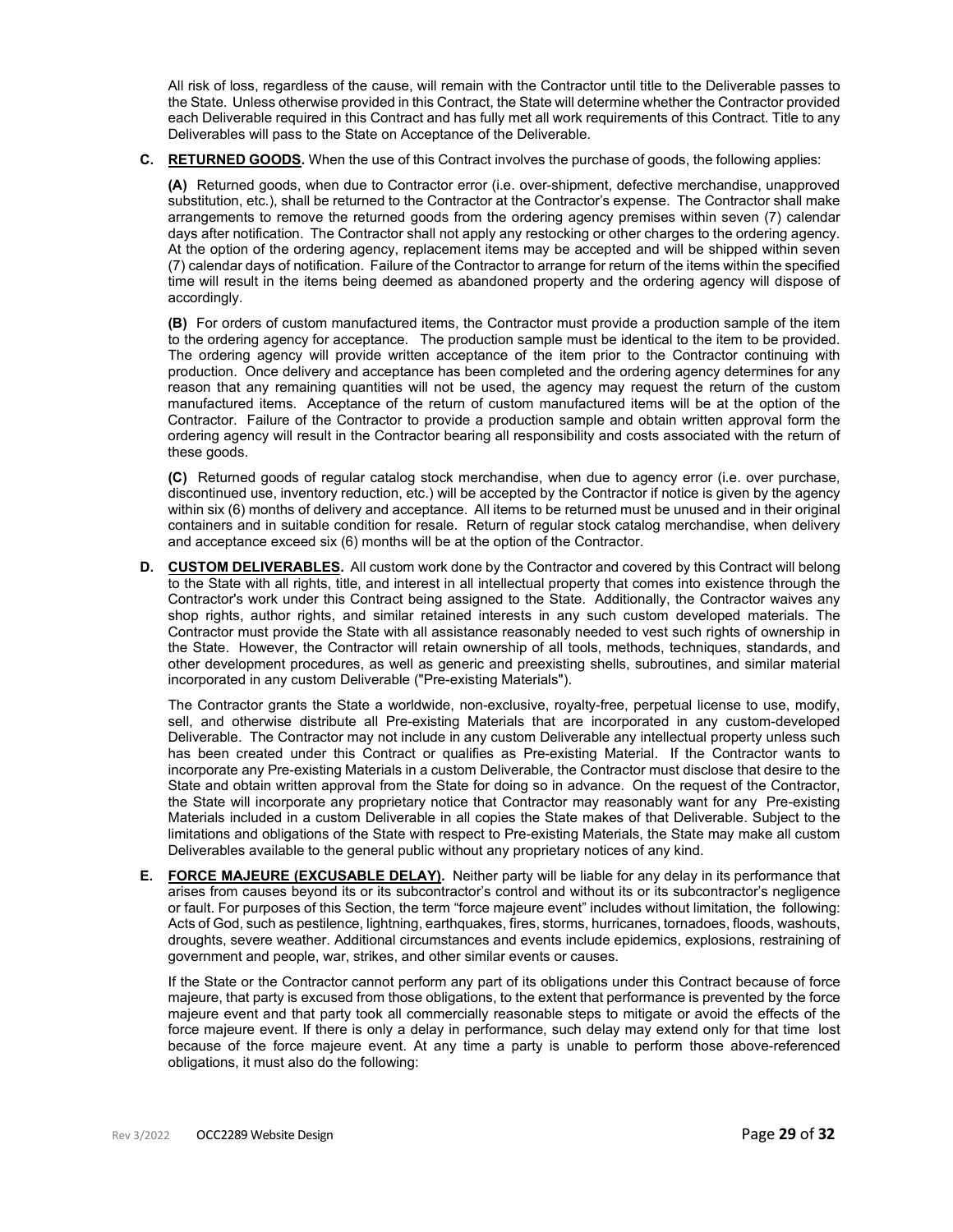- **1.** Promptly notify the other party, in writing, of any material delay in performance due to a specified force majeure event;
- **2.** Provide detailed information of the force majeure event;
- **3.** Provide a proposed revised performance date to make up for performance delays due to the force majeure event. When applicable, the revised schedule must provide for performance time not to exceed the time lost as a result of the force majeure event.
- **F. CONTRACT PERFORMANCE MANAGEMENT.** The Contracting and Ordering Agencies are responsible for administering and monitoring the Contractor's compliance and performance on this Contract. Therefore, the Contractor must respond to complaints about performance of the obligations in this Contract to such entities in a timely manner. If the Contractor fails to perform any one of its obligations under this Contract, it will be in default.

If the Contractor fails to satisfactorily correct the performance or compliance issue within the time designated by the Agency, the Contracting Agency may employ all available options and remedies, including termination of the Contract if necessary to resolve the Contractor's continued nonperformance or noncompliance.

**G. QUALITY ASSURANCE.** At the option of the Contracting or Ordering Agency samples may be taken from deliveries made and submitted for laboratory tests. The Ordering Agency will bear the cost of testing when samples are found to be in compliance with the Contract. If samples do not conform to the Contract, Contractor will bear the costs of testing and the terms and conditions of the Suspension/Termination provision of this Contract will be applied.

### **H. CONTRACT REMEDIES.**

- **1. Actual Damages.** The Contractor is liable to the State for all actual and direct damages caused by the Contractor's default. The State may self-perform or buy substitute Deliverables from a third party for those that were to be provided by the Contractor. The State may recover the costs associated with acquiring substitute Deliverables, less any expenses or costs avoided by the Contractor's default.
- **2. Liquidated Damages.** If actual and direct damages are uncertain or difficult to determine, the State may recover liquidated damages. Unless otherwise specified, liquidated damages will be in the amount of 1% of the value of the order, Deliverable, or milestone that are the subject of the default, for every day that the default is not cured by the Contractor.
- **3. Deduction of Damages from Contract Price.** The State may withhold payment and deduct all or any part of the damages resulting from the Contractor's default from any part of the Contractor's compensation still due on the Contract.
- **I. SUSPENSION/TERMINATION.** In the event of suspension or termination the State will issue a notice. Any notice of suspension or termination, in full or in part, will be effective as specified in the notice. The Contractor must immediately cease all work, refuse any additional orders, and take all steps necessary to minimize the costs the Contractor will incur related to this Contract as directed by the notice. Suspension, termination or expiration of this Contract will not limit the Contractor's continuing obligations with respect to Deliverables that the State paid for or limit the State's rights in such.

At the State's request, the Contractor must immediately prepare a final report and deliver such report to the State. The report must detail the work completed and/or the orders received and not processed prior to the time of notice. If applicable, the report must include the percentage of the Project's completion, estimated time for delivery of all orders received but not processed, any costs incurred by the Contractor in doing the Project to date, and any Deliverables completed or partially completed but not delivered to the State at the time of notice. Based on the State's approval of the final report and as directed, the Contractor must deliver work, whether completed or not, to the State. Any delivered work will be subject to approval by the State. The Contractor may be entitled to payment for any Deliverables that have been delivered and accepted at a pro-rated amount based on the compensation structure of this Contract.

### **1. Contract Suspension.**

- **a. Suspension for Cause.** If the Contractor fails to perform any one of the Contractor's obligations under this Contract, the Contractor will be in default and the State may suspend rather than terminate this Contract. In the case of suspension for default, the State will be entitled to all remedies available under this Contract.
- **b. Suspension for Convenience.** In the case of a suspension for the State's convenience, the amount of compensation due to the Contractor for work performed before the suspension will be determined in the same manner as provided in Section H.2.a. for termination for the State's convenience or the Contractor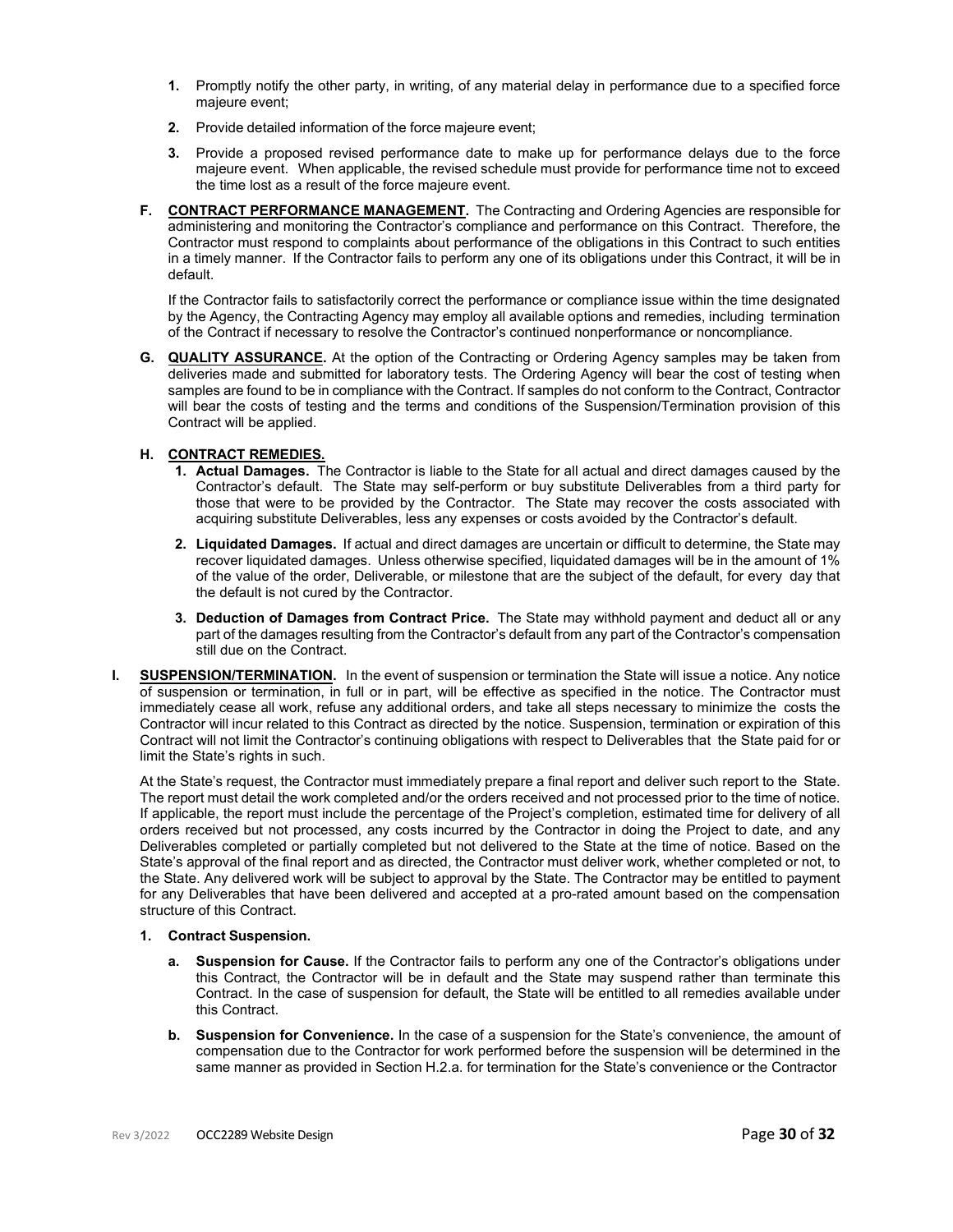may be entitled to compensation for work performed before the suspension. The notice of suspension whether, with or without cause, will be effective immediately, on the Contractor's receipt of the notice.

- **2. Contract Termination.**
	- **a. Termination for Convenience.** The State may terminate this Contract, or an Ordering Agency may terminate an Order, for its convenience after issuing written notice to the Contractor. The Contractor will be entitled to the pro-rated contract price for any Deliverable or portion of a Deliverable that the Contractor has delivered and the State has accepted before the termination. Total payments will not exceed the amount payable to the Contractor as if the Contract had been fully performed. This will be the Contractor's exclusive remedy in the case of termination for convenience and is available to the Contractor only after the Contractor has submitted a proper invoice.
	- **b. Termination for Cause.** If the Contractor fails to perform any of its obligations under this Contract, the Contractor will be in default and the State may terminate this Contract in accordance with this Section. Termination for cause includes but is not limited to:
		- **1) Termination for Persistent Default.** The State may terminate this Contract for defaults that are cured, but are persistent. "Persistent" means three or more defaults. After the State has notified the Contractor of its third default, the State may terminate this Contract without providing the Contractor with an opportunity to cure. The three defaults are not required to be related to each other in any way.
		- **2) Termination for Endangered Performance.** The State may terminate this Contract if the State determines that the performance of the Contract is endangered through no fault of the State.
		- **3) Termination for Financial Instability.** The State may terminate this Contract if the Contractor fails to timely pay its subcontractors, files a petition in bankruptcy or similar action, or the State finds other evidence of the Contractor's financial instability.
		- **4) Termination for Delinquency, Violation of Law.** The State may terminate this Contract if the State determines that the Contractor is delinquent in its payment of federal, state or local obligations including but not limited to taxes, workers' compensation insurance premiums, unemployment compensation contributions, child support, court costs or any other obligation owed to a State agency or political subdivision. The State also may terminate this Contract if the State determines that the Contractor has violated any law during the performance of this Contract.
		- **5) Termination for Subcontractor Default.** The State may terminate this Contract for the default caused by the Contractor's subcontractors. Any claims of its subcontractors due to suspension or termination will be the sole responsibility of the Contractor.
		- **6) Termination for Failure to Retain Certification, License, and Permits.** The State may immediately terminate the Contract if Contractor fails to obtain and maintain all official permits, approvals, licenses, certifications, and similar authorizations required by this Contract or by any local, state, or federal law throughout the duration of this Contract.
- **J. TIME IS OF THE ESSENCE.** Time is of the essence in this Contract. The Contractor must deliver Deliverables and meet milestones as required by the Contract or coordinate an acceptable date and time for delivery with the Ordering Agency. If the Contractor is not able to or does not provide the Deliverables to the Ordering Agency or meet milestones by the date and time set forth in the Contract or agreed upon by the parties, the State may obtain any remedy as described herein or any other remedy at law.
- **K. ePROCUREMENT.** The State plans to establish an eProcurement System which, in part, will provide certain electronic catalog hosting and contract management services to enable Ordering Agencies to access an online site to procure goods and services. It is the expectation that the Contractor will cooperate with the State if this Contract is identified to be a part of the eProcurement System.

### **VII. DATA AND INFORMATION CONTROL**

**A. CONFIDENTIALITY.** The Contractor may learn of information, documents, data, records, or other material that is confidential in the performance of this Contract. The Contractor may not disclose any information obtained by the Contractor as a result of this Contract, without the written permission of the State. The Contractor must assume that all State information, documents, data, source codes, software, models, knowhow, trade secrets, or other material is confidential. In addition, the Contractor may not disclose any documents or records excluded by Ohio law from public records disclosure requirements.

The Contractor's obligation to maintain the confidentiality of the information will not apply where the information: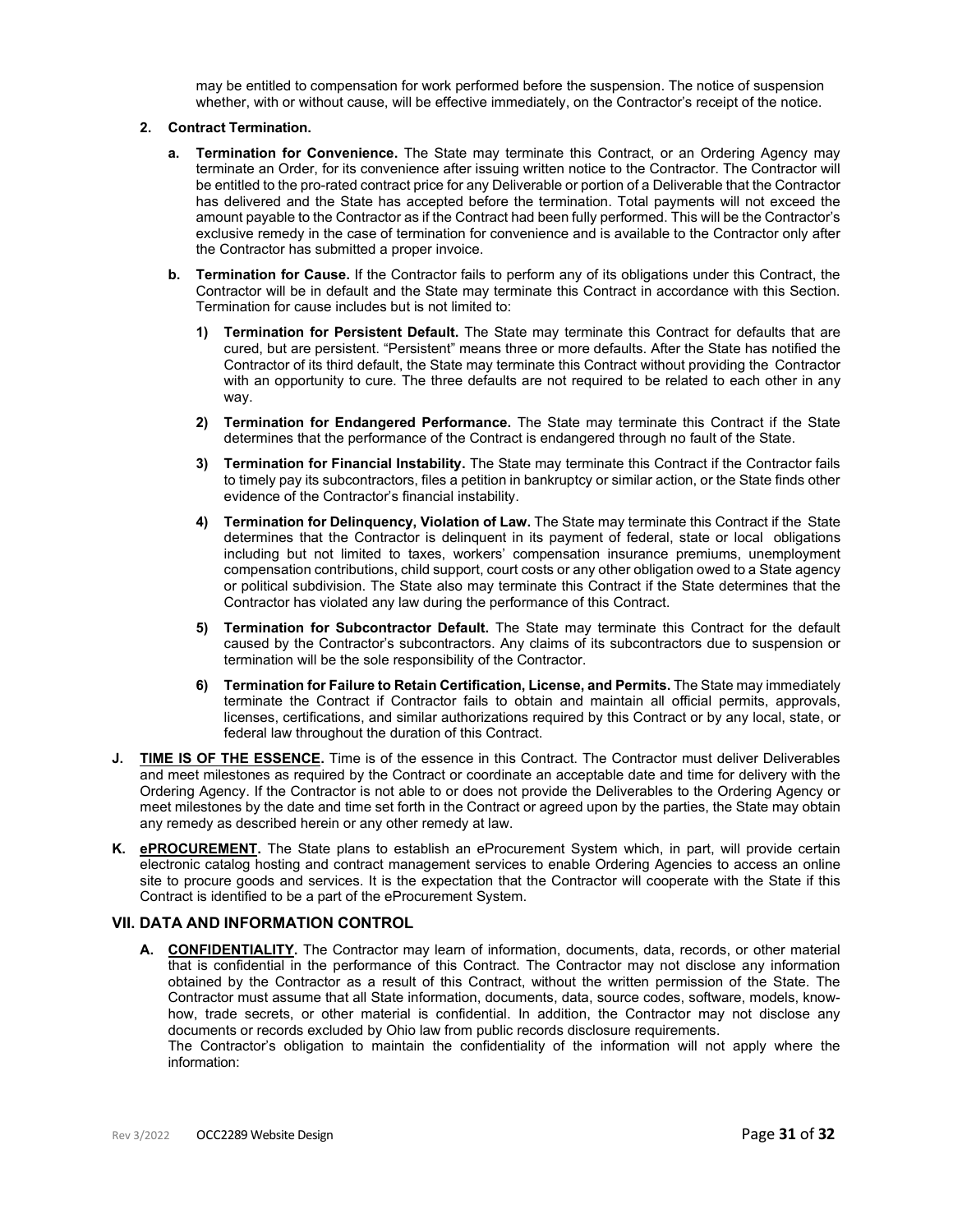- **1.** Was already in the Contractor's possession before disclosure by the State, and the information was received by the Contractor without the obligation of confidence;
- **2.** Is independently developed by the Contractor;
- **3.** Is or becomes publicly available without breach of this Contract except as provided in the next full paragraph;
- **4.** Is rightfully received by the Contractor from a third party without an obligation of confidence.
- **5.** Is disclosed by the Contractor with the written consent of the State; or
- **6.** Is released in accordance with a valid order of a court or governmental agency, provided that the Contractor:
	- **a.** Notifies the State of such order immediately upon receipt of the order; and
	- **b.** Makes a reasonable effort to obtain a protective order from the issuing court or agency limiting disclosure and use of the confidential information solely for the purposes intended to be serviced by the original order of production.

Although some sensitive personal information, such as medical records, addresses, telephone numbers, and social security numbers may be publicly available through other sources, the Contractor shall not disclose or use such information in any manner except as expressly authorized in this Contract. Therefore, notwithstanding item 3 above, the Contractor does have an obligation to maintain the confidentiality of such sensitive personal information.

The Contractor must return all originals of any information provided by the State and destroy any copies the Contractor has made on termination or expiration of this Contract.

The Contractor will be liable for the disclosure of any confidential information. The parties agree that the disclosure of confidential information of the State may cause the State irreparable damage for which remedies other than injunctive relief may be inadequate, and the Contractor agrees that in the event of a breach of the obligations hereunder, the State shall be entitled to temporary and permanent injunctive relief to enforce this provision without the necessity of proving actual damages. This provision shall not, however, diminish or alter any right to claim and recover damages.

- **B. PUBLIC RECORDS AND RETENTION OF DOCUMENTS AND INFORMATION.** The Contractor acknowledges, in accordance with Section 149.43 of the Ohio Revised Code, that this Contract, as well as any information, Deliverables, records, reports, and financial records related to this Contract are presumptively deemed public records. The Contractor understands that these records will be made freely available to the public unless the State determines that, pursuant to state or federal law, such materials are confidential or otherwise exempt from disclosure. The Contractor must comply with any direction from the State or an Ordering Agency to preserve and/or provide documents and information, in both electronic and paper form, and to suspend any scheduled destruction of such documents and information.
- **C. SECURITY & SAFETY RULES.** When using or possessing State data or accessing State networks and systems, the Contractor, its employees, subcontractors and agents must comply with all applicable State rules, policies, and regulations regarding State-provided IT resources, data security and integrity. When on any property owned or controlled by the State, the Contractor must comply with all security and safety rules, regulations, and policies applicable to people on those premises.
- **D. USAGE REPORTS.** At no cost to the State and in addition to other reports required by the Contract, the Contractor shall be required to provide quarterly, bi-annual or annual usage reports as requested by all Contracting Agencies and Co-operative Purchasing Program members. The report may include customer name, date of purchase, item description, quantity, dollar value, aggregate sales to date for each customer and other such information. Electronic media is the preferred method for these reports. Failure to provide the requested reports may be deemed as an event of default.